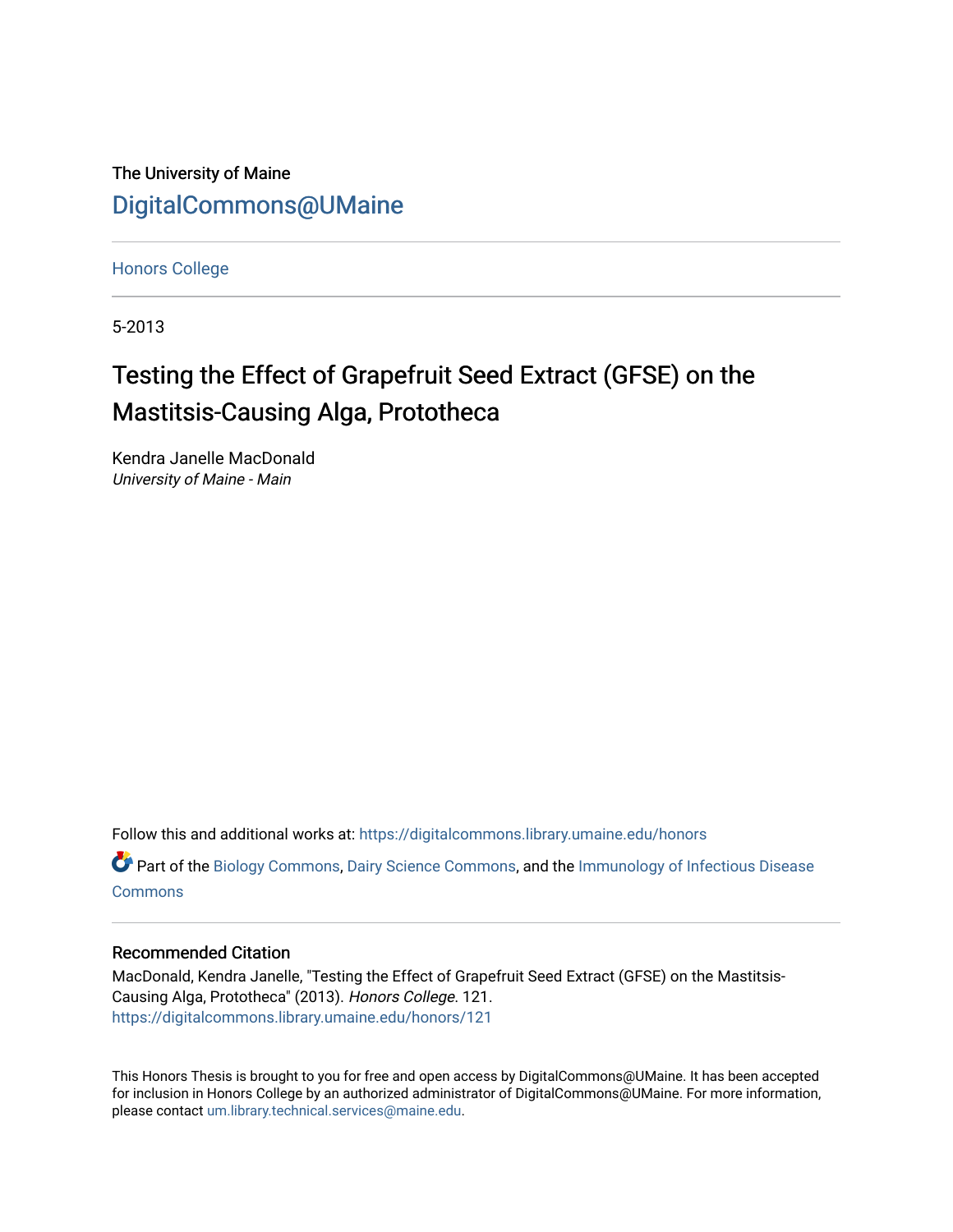## TESTING THE EFFECT OF GRAPEFRUIT SEED EXTRACT (GFSE) ON THE

## MASTITIS-CAUSING ALGA, PROTOTHECA

by

Kendra Janelle MacDonald

A Thesis Submitted in Partial Fulfillment of the Requirements for a Degree with Honors (Animal and Veterinary Sciences)

The Honors College

University of Maine

May 2013

Advisory Committee:

 Anne Lichtenwalner, DVM, PhD, Extension Veterinarian and Director, University of Maine, Advisor Mark Haggerty PhD, Rezendes Preceptor for Civic Engagement, Honors College, University of Maine Nirajan Adhikari, BVSc, Graduate Student, Dept. of Animal and Veterinary Sciences, University of Maine Kurt Klappenbach, DVM, Professor, School of Sciences and Humanities at Husson University, PhD Candidate, University of Maine Jim Weber, DVM, PhD, Associate Professor, Dept. of Animal and Veterinary Sciences, Institutional Veterinarian, University of Maine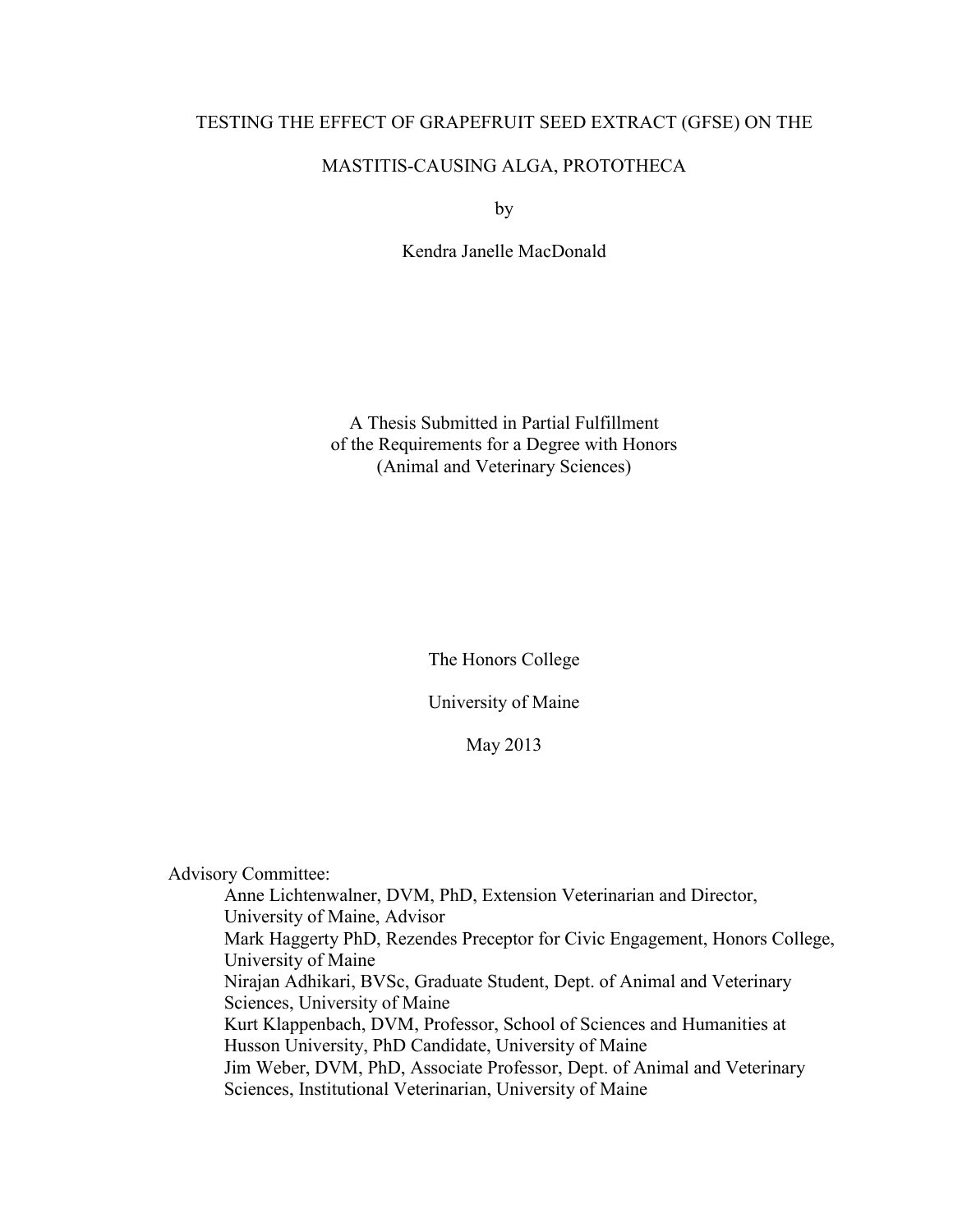#### **ABSTRACT**

Mastitis is an inflammation of the mammary gland that costs the United States dairy industry between \$1.7 and \$2 billion annually [9]. Approximately 97% of mastitis infections are caused by bacteria, which can be treated with antibiotics [2]. However, mastitis infections can be caused by the alga, Prototheca. Specifically, it is *P. zopfii* (genotype 2) and *P. blaschkeae* that have been found in cows with mastitis [7]. There are currently no approved treatments for protothecal mastitis. The following experiments a tested the effects of grapefruit seed extract (GFSE) on *P. zopfii* (genotype 2) using spectrophotometry and plating techniques. GFSE was chosen because previous research has shown it has antimicrobial properties, it is water soluble, inexpensive, and has the potential to be a legal treatment. Prototheca isolation medium (PIM) broth was inoculated with *P. zopfii* colonies to 47% transmittance (T). Serial dilutions of GFSE were made 1:1 with distilled water (DW) starting at 4,000ug/mL down to 125ug/mL. These dilutions were mixed 1:1 with 47% PIM and incubated for 72 hours. Absorbance readings were taken at 0, 24, 48, and 72 hours, and the samples plated on blood agar to evaluate the sterility of the samples.It was found that not even the highest concentration of GFSE was effective at inhibiting the *P. zopfii* (G2) colonies. However, this study does not preclude that GFSE may be effective against *P. zopfii* growth under different conditions.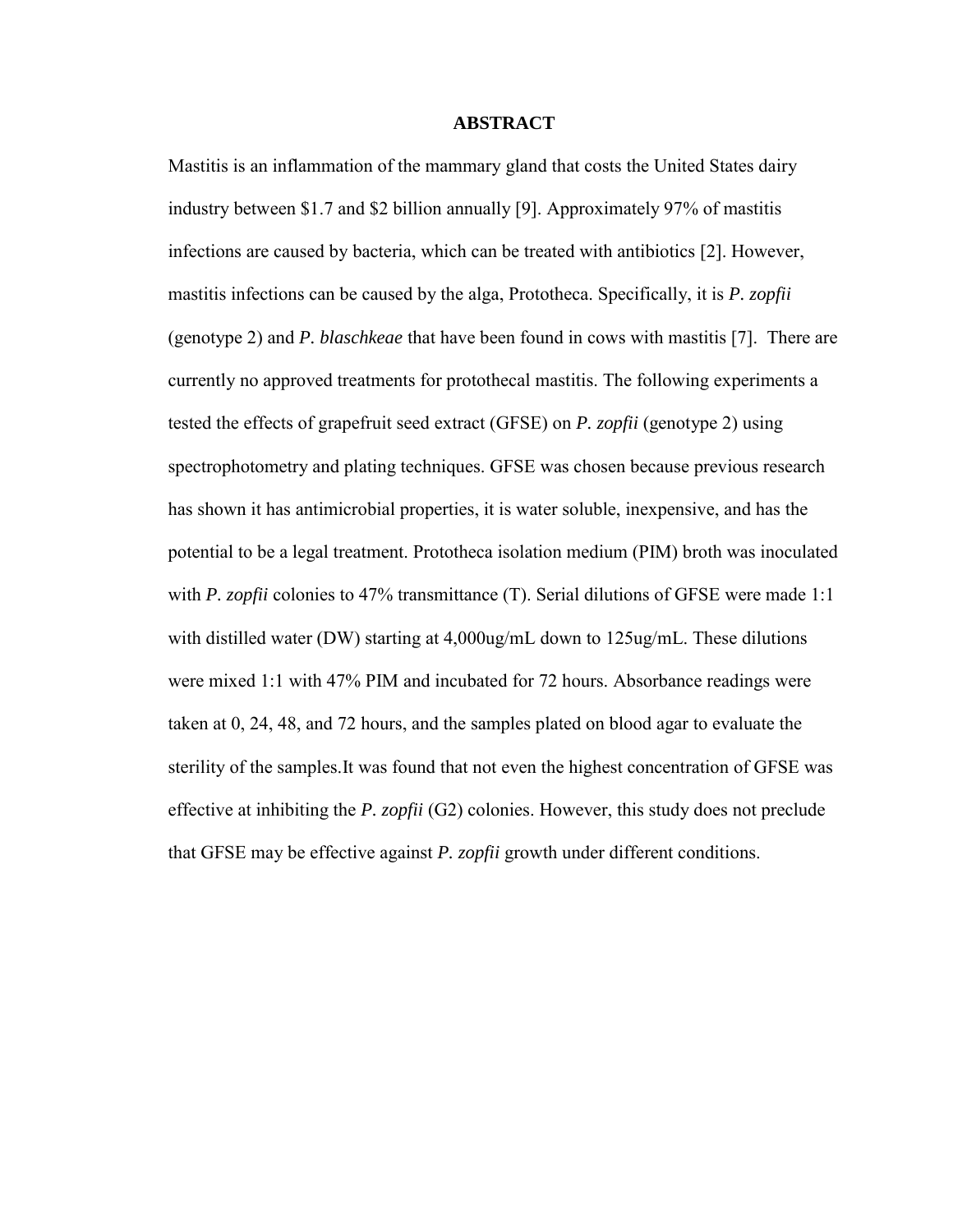## **DEDICATION**

I would like to dedicate this thesis to my grandfather, Charles MacDonald Jr. He was my biggest fan during my youth, and had tremendous faith in my abilities to be something great. He inspired me to follow my dreams towards veterinary school, and for that I am forever grateful. You will always be loved and missed, Papa.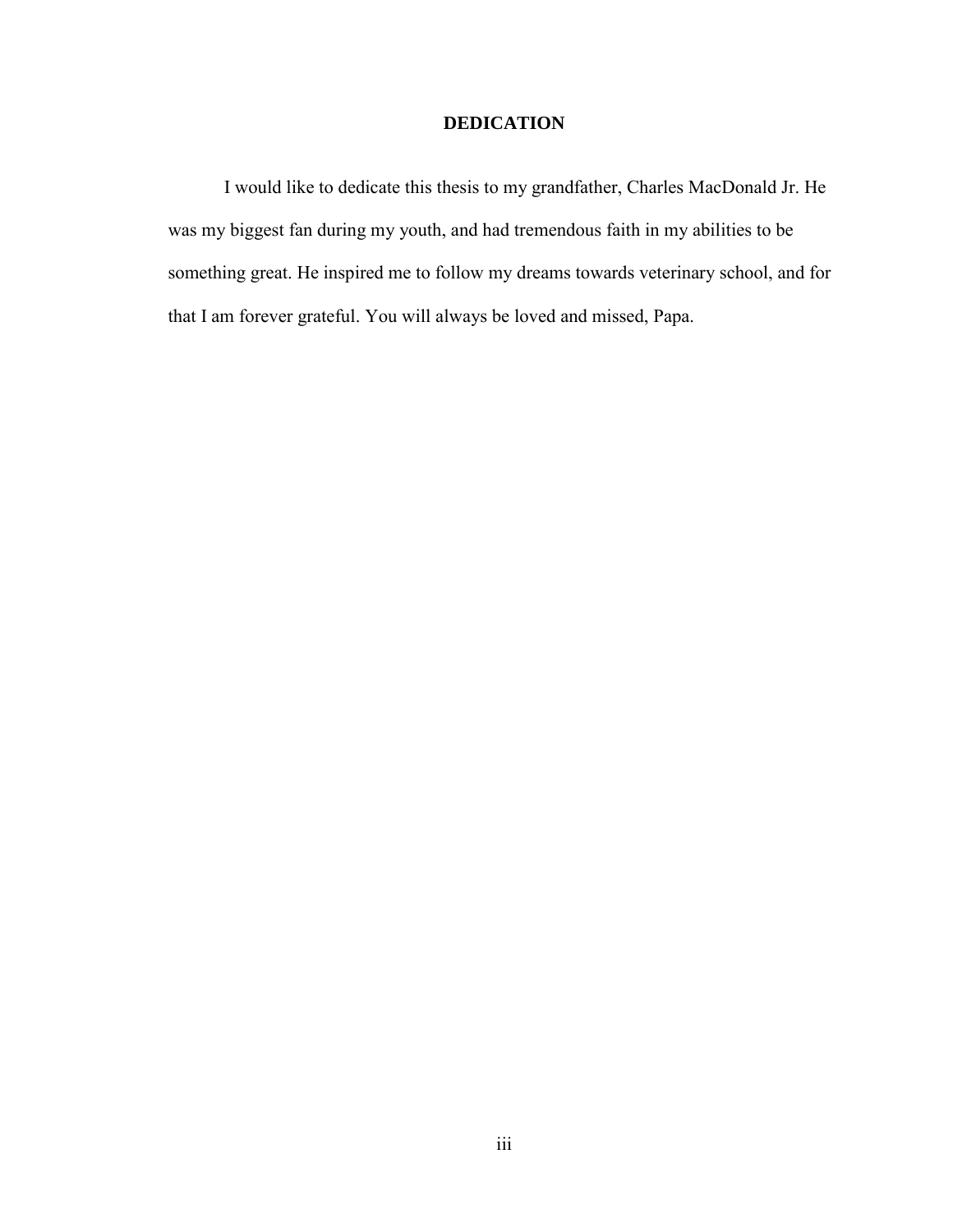#### **ACKNOWLEDGEMENTS**

Firstly, I would like to thank Dr. Anne Lichtenwalner for advising me throughout the entire process of my Senior Capstone and my Honors Thesis. She gave me a greater appreciation for lab work and research that I never thought I would have. I really never expected to enjoy working on my project as much as I did, and I thank her for this opportunity.

Nirajan Adhikari deserves tremendous thanks for being so instrumental in experimental planning, performing the experiments, and assisting in the data analysis. He was very willing to take time away from his own graduate studies to help me in my academic career, and I am tremendously thankful for that.

I would like to thank Dr. Weber for suggesting methods for my third experiment as well as supplying me the syringe filters.

I would also like to thank the University of Maine Animal Health Lab (UMAHL) for providing much of the equipment and laboratory settings that allowed me to perform my experiment.

Finally, I would like to thank my friends, family, and Adam Fake for their endless support throughout this process.

iv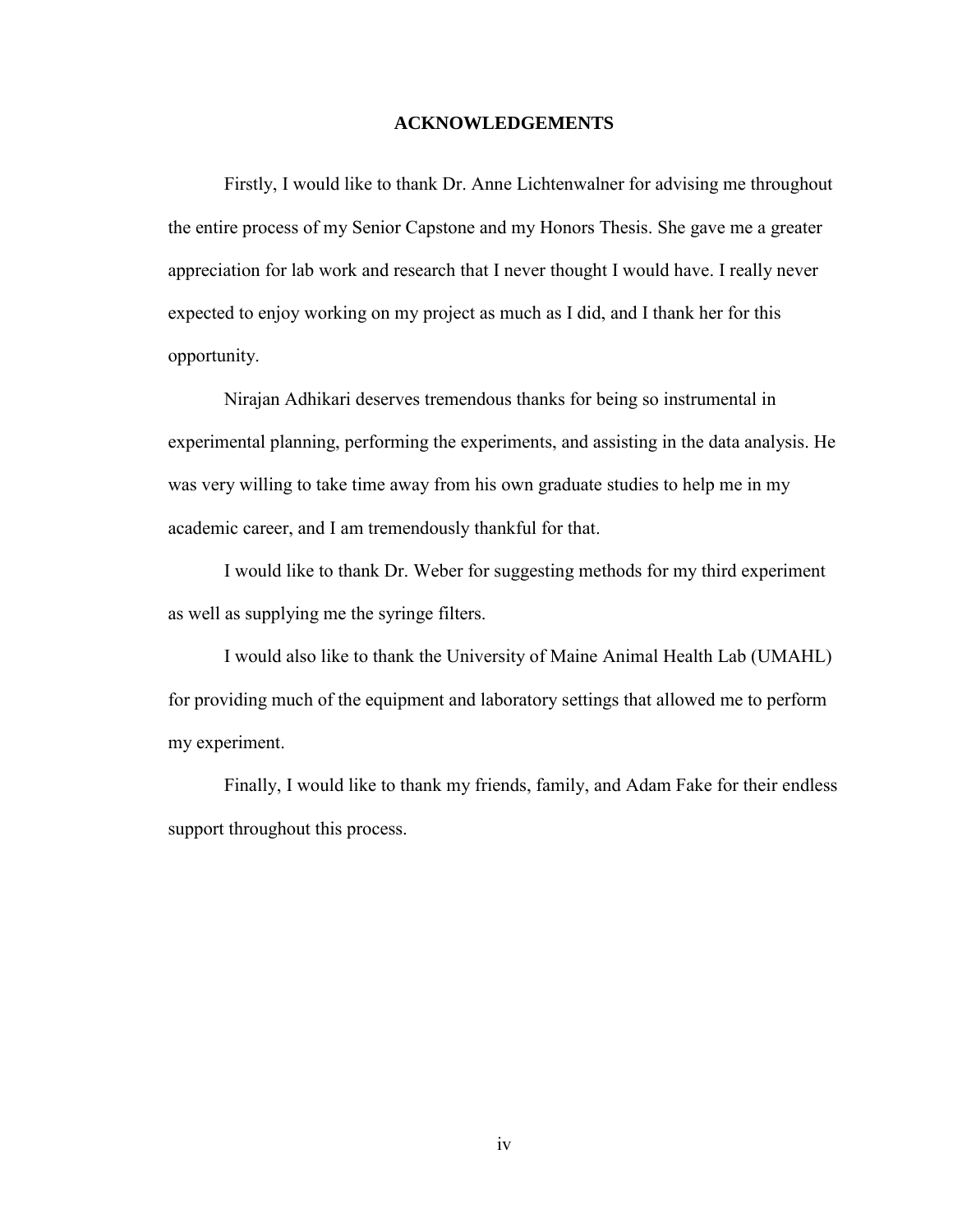# **TABLE OF CONTENTS**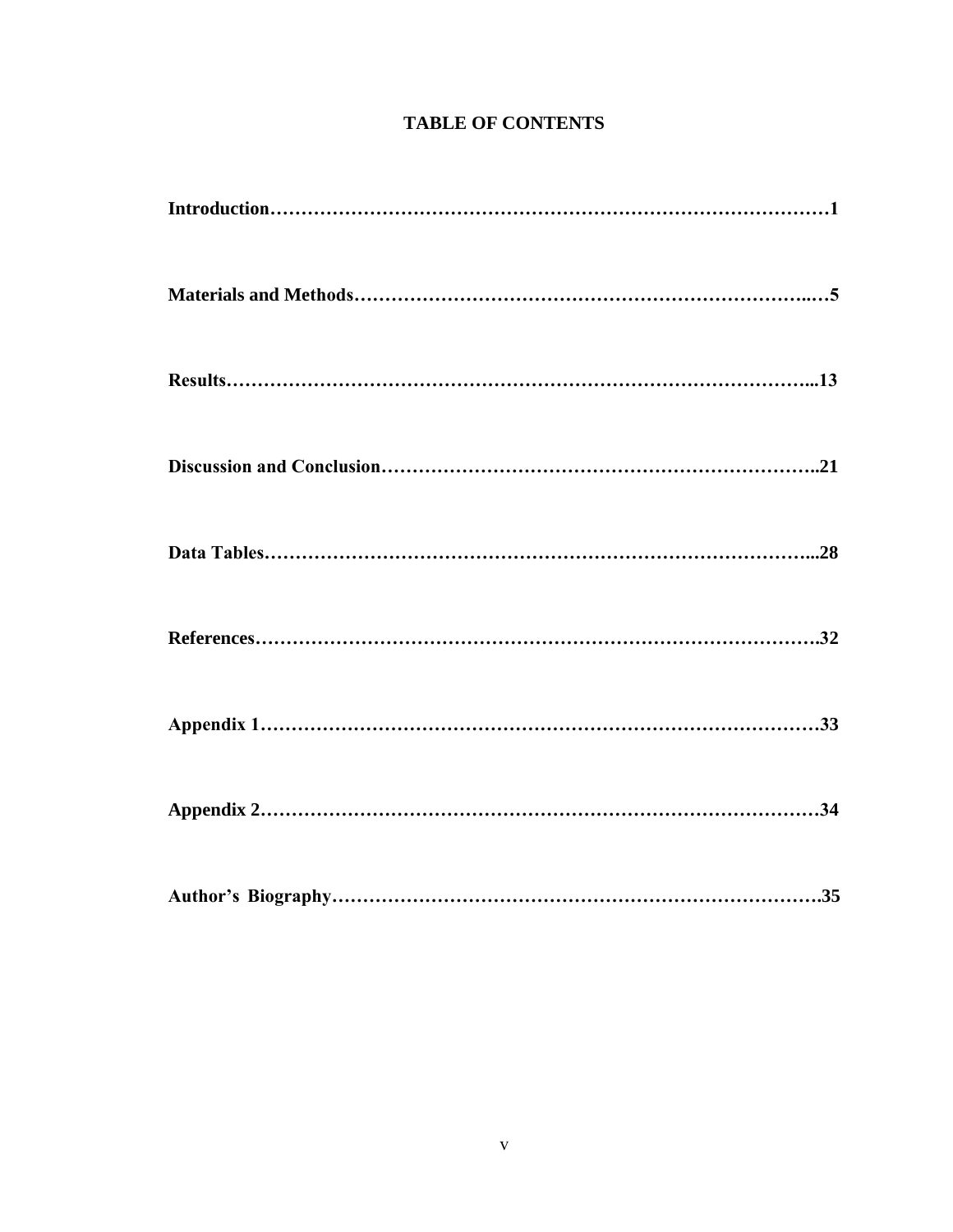#### **INTRODUCTION**

Mastitis is an inflammation of the mammary gland that results in scarring of the mammary tissue, reduced milk production, and sometimes systemic illness [1]. Mastitis is seen most commonly in dairy cattle, and can be caused by physical trauma (about 1% of cases), or by an infection [1]. The organisms that cause this infection usually enter the udder through the teat canal [2]. The organisms kill the milk-secreting epithelial cells within the udder, which then slough off and are replaced with scar or connective tissue, thus leading to reduced milk production. Mastitis is separated in to four categories: peracute, acute, subacute, and subclinical [1]. Peracute mastitis presents as a swollen, hot, and red udder followed by systemic illness that includes fever, depression, shivering, weight loss, and sometimes death. Acute mastitis also includes severe udder inflammation, but less severe or no systemic signs. Subacute mastitis presents as a mildly infected udder, with no systemic illness. The least severe, subclinical, is when the mammary gland and cow show no outward signs, but when the milk is cultured and a somatic cell count (SCC) performed, the milk shows the presence of infectious organisms and an increase in SCC. Mastitis infections can lower production rates on dairy farms by as much as 15-20% per infected animal [2], and some farms can have infection rates of up to 70% of the cattle.

Decreased milk production, increased cost of treatments, and increased culling due to mastitis result in a dramatic decrease of profit for farmers. The biggest economic loss to farmers is from reduction in total milk produced. Consider a 500-cow herd that is averaging 50 lbs. milk/cow/day for 365 days per year. If they experience a 20% milk loss at a price of \$16/100 lbs. of milk, in one year the farm would lose \$58,400 due to mastitis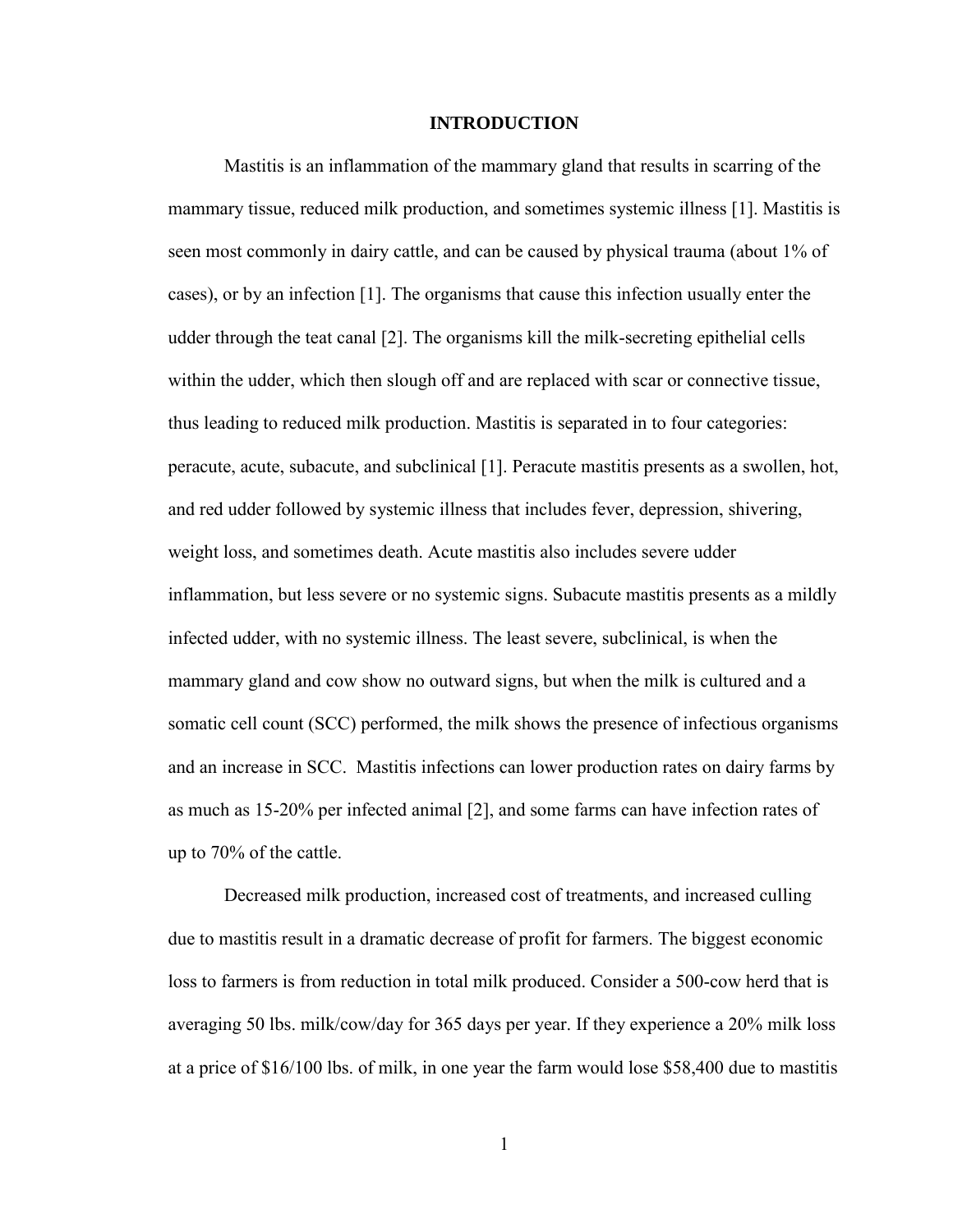[2]. Mastitis incidence rates on well-managed farms are generally less than 20%, but some farms may have as many as 70% of the cattle with mastitis in at least one quarter of the udder at any one time.

The largest portions of mastitis infections, approximately 95%, are caused by bacteria such as *Streptococcus agalactiae, Staphylococcus aureus, Streptococcus dysgalactiae, Streptococcus uberis, Escherichia coli, and coagulase-negative Staphylococci [2].* Treatment options for bacterial mastitis infections include intramammary infusions and systemic antibiotic treatments. Antibiotics that are approved for lactating dairy cows include amoxicillin, ampicillin, ceftiofur, cepharin, cloxacillin, erythromycin, hetacillin, novobiocin, penicillin G and pirlimycin[15]*.* While these antibiotics are being used and for usually four to five days afterwards [15], the milk cannot be sold for human consumption. If caught selling contaminated milk the farm is rendered a severe financial penalty and must pay for the entire truck of contaminated milk. If a farm is found to violate residue laws three times within a year, the milker's permit is revoked [16]. The top reasons cited for residue violation are that the milker was too rushed, there was a new milker working that day, the treated cow just rejoined the milking herd, or there was a failure to mark the treated cows [15]. The costs of treatment, the money lost from milk withholding, and any accidental fines make treating bacterial mastitis still costly to the farmer.

The other 5% of mastitis infections are caused by other organisms, including Prototheca. Prototheca is a colorless alga that persists in wet environments containing decaying organic matter such as feces or plants [10]. There are five different species of Prototheca, but only *P. zopfii* (gentoype 2) and *P. blaschkeae* have been found within the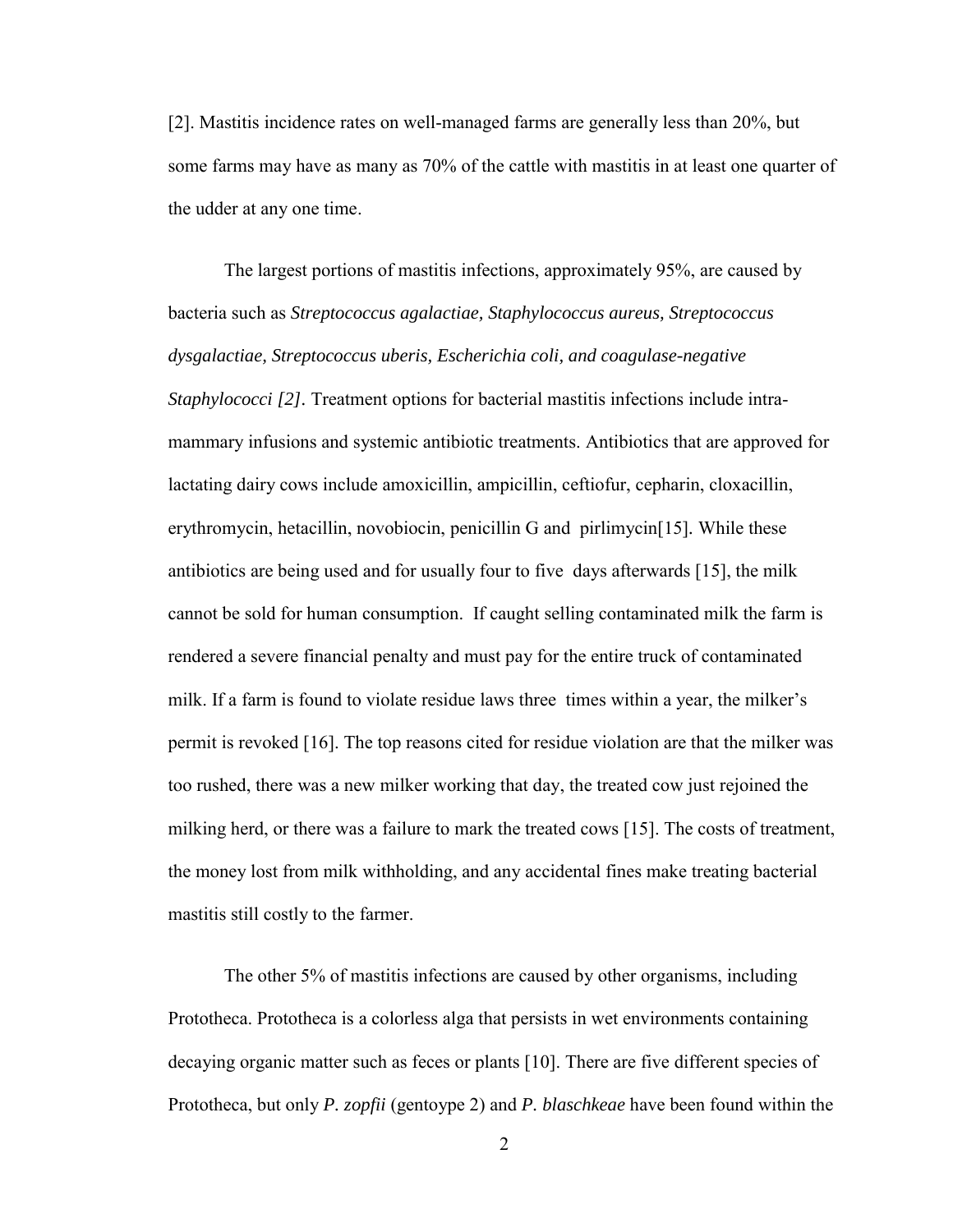milk secretions of dairy cows with mastitis [7]. There is currently no treatment for protothecal mastitis, and due to its negative effect on milk quality and production, culling is usually suggested for infected cows [10]. Culling results in decreases in profits for dairy farmers, due to the cost of replacing the cow.

While the number of Prototheca-caused mastitis cases is not extremely high [10], the alga is resistant to current mastitis treatments and can be resistant to current pasteurization methods [12]. This study tests whether a naturally occurring fungicide can effectively kill common strains of Prototheca*, in vitro.* If so, steps could be made towards creating a viable treatment of protothecal mastitis, and thus Maine dairy farmers may eventually benefit by using an inexpensive treatment to avoid culling infected cattle.

Studies of many different algaecides*,* including amphotericin B, nystatin, polymyxin B, gentamicin and neomycin, have been conducted on Prototheca [12]. These algaecides were all tested *in vitro* and most were successful at inhibiting the Prototheca species to some degree. However, farmers cannot legally use these algaecides in dairy cattle. Farmers do not wish to lose profit by throwing away milk, or risk receiving a large fine for sending milk containing antibiotics or other chemicals into the processing plant. Instead of treating a cow with protothecal mastitis, they would either milk the cow last to avoid spreading the infection to rest of the herd via milking equipment, or they would cull the infected animal. Use of good hygiene and culling infected animals is the best route to avoid the spread of infection. However, culling the infected animals can be costly to the farmer. Therefore, finding an inexpensive way to treat a prototheca infection that allows the milk to be sold soon after treatment would be the best way to return profits to Maine dairy farmers.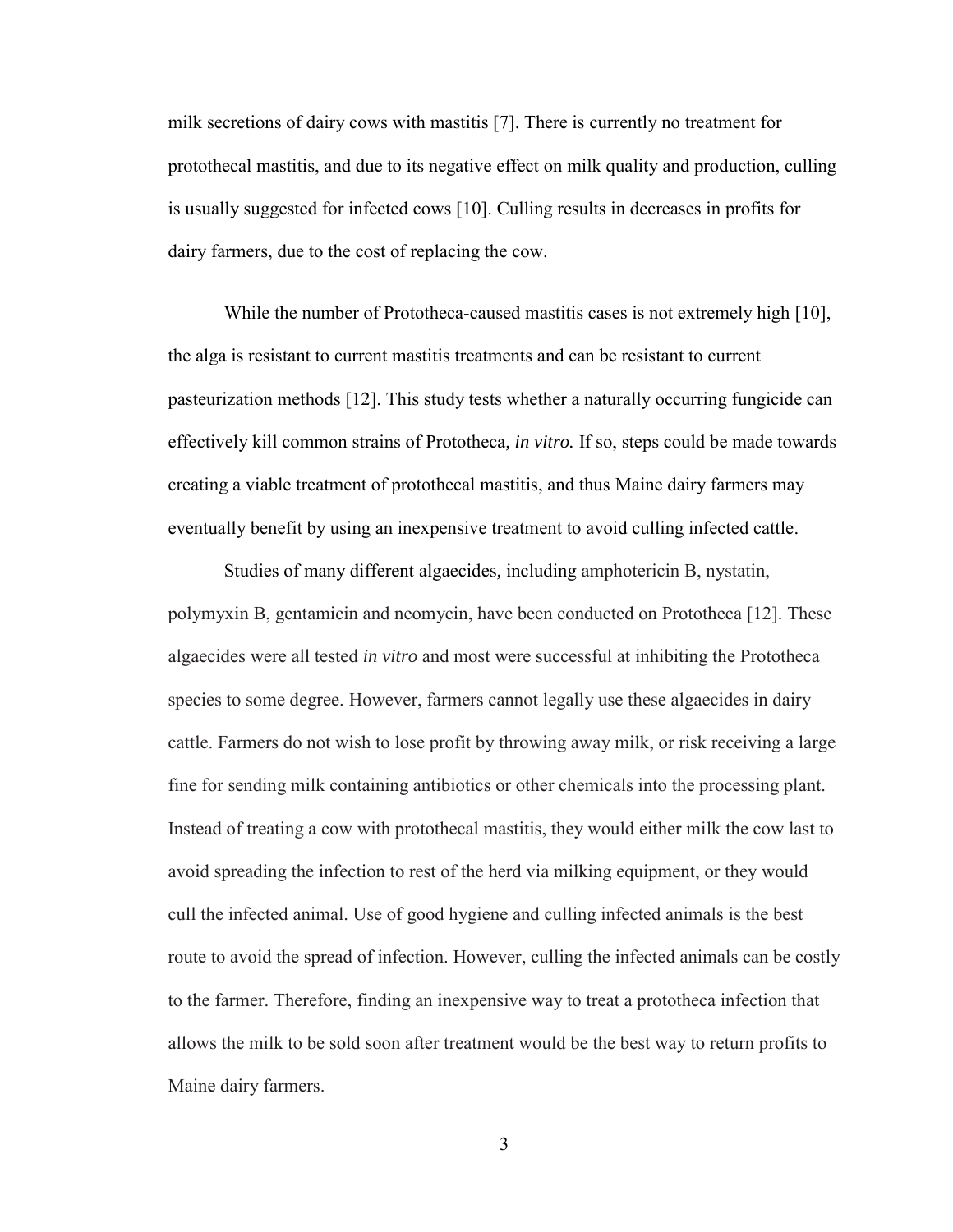Effective methods of treating Prototheca should be based on the principles of action of antimicrobials known to be effective against related organisms. Prototheca is closely related to yeast, which is a fungus containing ergosterol in its cell membrane. Ergosterol is a sterol similar in composition to cholesterol [4], providing support to the cell membrane. Compounds, such as amphotericin B [5], kill yeast by attaching to ergosterol and creating ion channels, a process called channel-mediated membrane permeabilization [5]. These channels allow ions to leak out of the cell, causing death of the cell via osmosis. The cell membrane of Prototheca is 4% ergosterol [11], suggesting that agents that kill yeast via ergosterol binding may also kill Prototheca species.

A "natural" remedy suggested to treat yeast infections in humans is grapefruit seed extract (GFSE) [3]. Grapefruit seed extract (GFSE) has antibacterial properties when diluted as much as 1:512 with only 15 minutes contact time [6] against both gram negative and gram positive organisms. It has also been suggested to be effective against 770 different types of bacteria and 93 different fungi [8]. The mechanism for GFSE activity against yeast is unknown, and some suggest it is not the GFSE that is effective against yeast, but possibly the preservative in commercially prepared GFSE [13]. Therefore, obtaining pure GFSE for experimentation purposes is ideal. The GFSE used in this experiment was purchased online, and while the package stated it was "Free of: sugar, soy, dairy, yeast, gluten, corn, and additives" there is no guarantee from the company that the GFSE is free of any chemicals from the processing.

Given that GFSE has been reported to be antifungal, it may be effective against Prototheca growth. Ideally, any anti-protothecal mastitis treatment would be water soluble, which would allow it to spread throughout the mammary system after an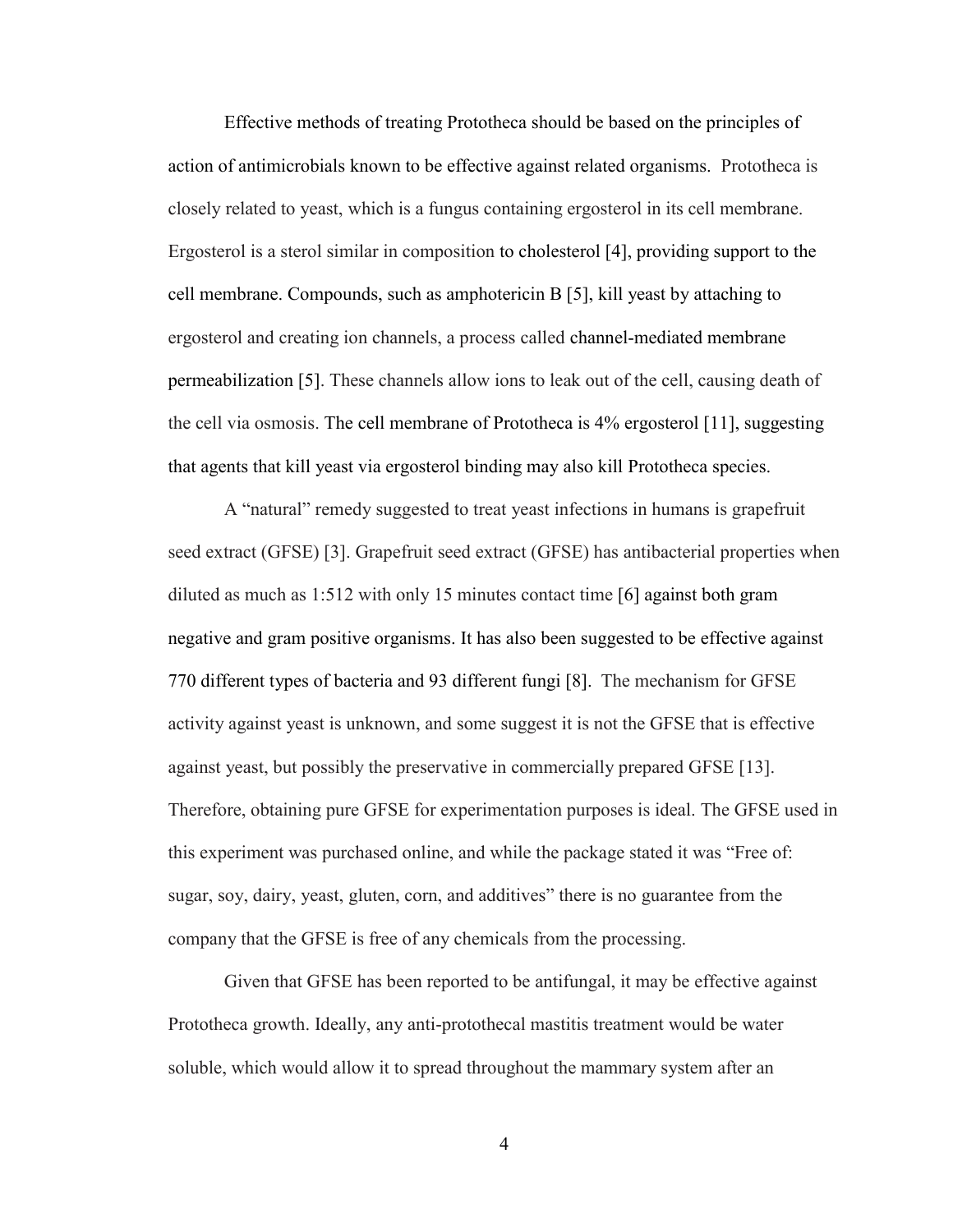intramammary infusion. GFSE is at least slightly water soluble [6], and relatively inexpensive, making it a good candidate to test in the search for an anti-protothecal treatment.

If GFSE is effective against *P. zopfii* growth during an *in vitro* trial, perhaps future trials can show positive *in vivo* effects. Ultimately, one would have to ensure that milk produced by a cow receiving GFSE treatment still follows the guidelines of the Pasteurized Milk Ordinance (PMO) set forth by the United States Public Health Service (USPHS).The ultimate goal of a practical Prototheca treatment is to effectively inhibit Prototheca growth, to have no impact on the milk quality, and to be inexpensive.

 The objective was to test the efficacy of GFSE to prevent the growth of *P.zopfii, in vitro*. Our hypothesis was that GFSE will successfully inhibit *P.zopfii (*G2*)* growth because it appears to be effective against yeast, a close relative to Prototheca.

#### **MATERIALS AND METHODS**

#### *Experiment 1*

The first step to the experiment was determining what concentration of GFSE would dissolve fully in water. We could then determine the starting point for the serial dilutions of GFSE treatments. Using a graduated cylinder, we measured out 100mL of water into a beaker. The GFSE powder used was purchased online from PureBulk, Inc. (Roseburg, Oregon). The lab analysis of the GFSE can be found in Appendix 1. We started by adding 1 gram of GFSE, and stirred well with a glass rod. We then centrifuged the solution for 5 minutes at 2500rpm. We found that a pellet formed at the bottom, and thus the GFSE did not fully dissolve in the water. We repeated the process with less GFSE until we found that we could dissolve 0.4grams of GFSE in the 100mL of water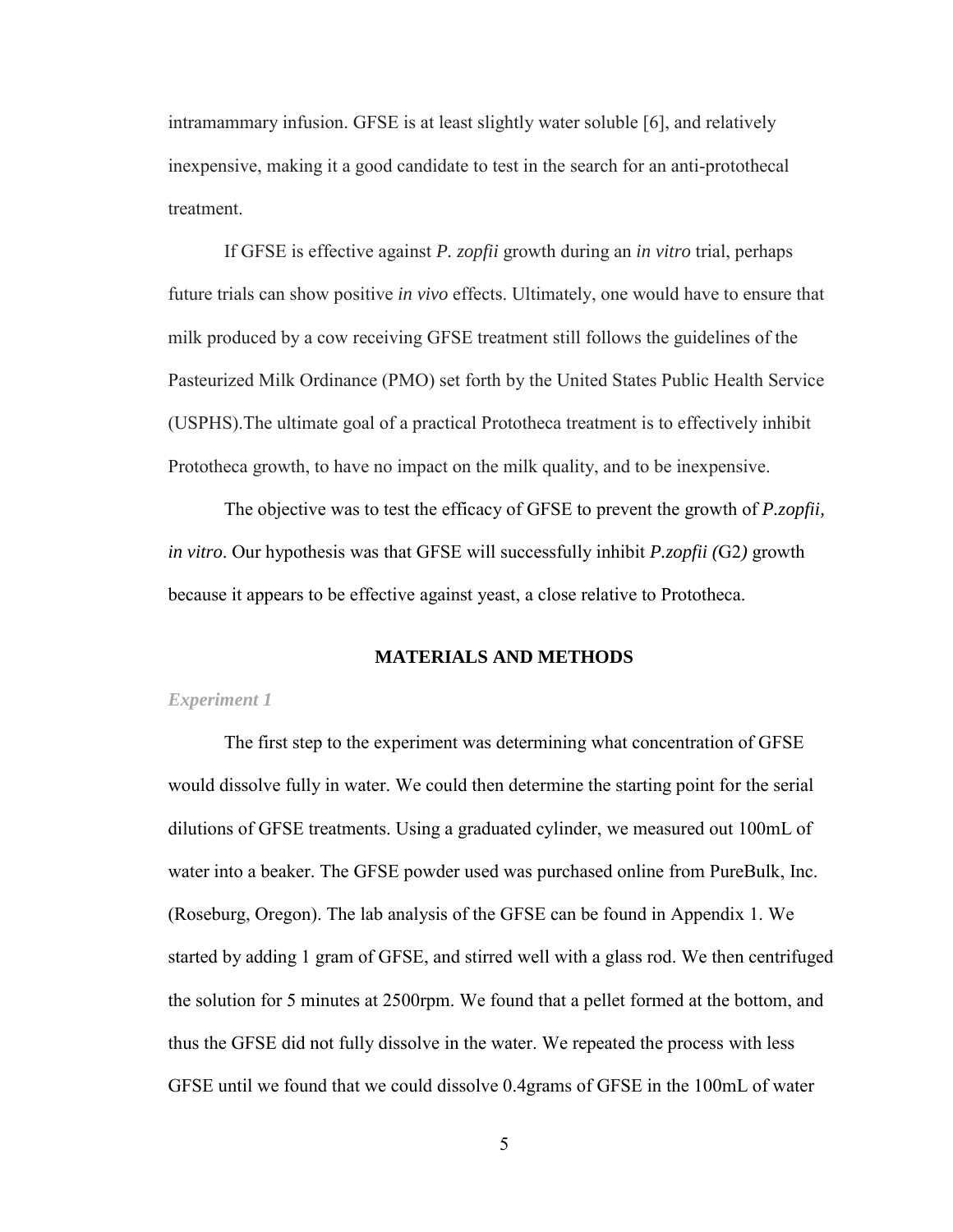without pellet formation. Thus, we decided that we should start with a stock 4000ug/mL GFSE solution for the serial dilutions.

#### *Experiment 2*

Stock GFSE dilutions of 4000ug/mL, 2000ug/mL, 1000ug/mL, 500 ug/mL, 250ug/mL and 125ug/mL were prepared using 1:1 serial dilutions in distilled water (DW). We started with 50mL of DW and added 0.2grams of GFSE, yielding a stock solution of 4,000ug/mL. We used a heating plate and a glass stirring rod to help dissolve the GFSE fully. The GFSE was heated to boiling temperature, or around  $100^{\circ}$ . From this beaker we measured 25mL of the 4,000ug/mL solution into a graduated cylinder, and poured it into the next container. We added 25mL of DW, giving a new 2,000ug/mL solution. The container was inverted and shaken to ensure proper mixing. This dilution processed continued until we had 125ug/mL. The GFSE dilutions were then autoclaved to ensure sterility.

A *P. zopfii* (genotype 2) sample was obtained from the American Type Culture Collection (ATCC). The isolate was stored on cryobeads at  $-80^{\circ}$ C at The University of Maine. The *P. zopfii* was cultured on a Sabouraud dextrose agar (SDA) plate for 48hours at  $28^{\circ}$ C. A colony was examined under a microscope using a wet-mount to visually conclude that *P. zopfii* cultures were indeed the organisms growing on the plate. If the organisms appeared colorless, spherical, and having multiple endospores like those seen in Figure 1, we concluded they were *P. zopfii.* After confirming we had *P. zopfii* colonies, a single colony was picked and streaked onto another SDA plate for 96 hours at  $28^{\circ}$ C.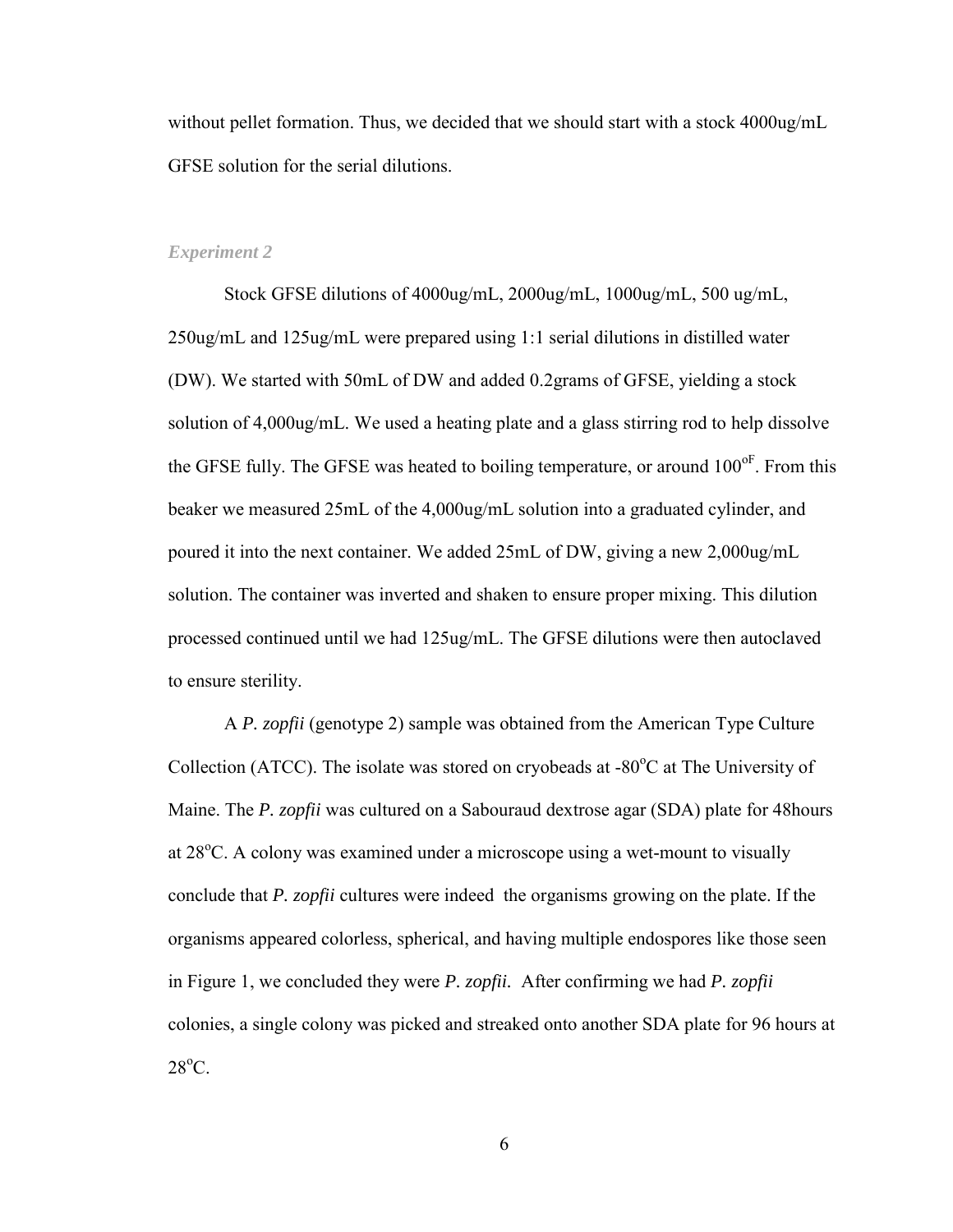

Fig.1. *P. zopfii* colonies cultured and photographed in the University of Maine Animal Health Lab in Hitchner Hall at the University of Maine.

|                           | <b>GSE Dilutions</b> |                                       |     |     |     |              |  |
|---------------------------|----------------------|---------------------------------------|-----|-----|-----|--------------|--|
| <b>Treatments</b>         | $2.000$ ug/mL        | 1,000ug/mL 500ug/mL 250ug/mL 125ug/mL |     |     |     | $62.5$ ug/mL |  |
| Treatment 1               | A1                   | B1                                    | C1  | D1  | E1  | F1           |  |
| Treatment 2               | A2                   | <b>B2</b>                             | C2  | D2  | E2  | F2           |  |
|                           |                      |                                       |     |     |     |              |  |
| <b>Controls</b>           |                      |                                       |     |     |     |              |  |
| <b>PIM 47%</b>            | Ia                   | Ib                                    | Ic  | Id  | Iе  | Ιf           |  |
| PIM 47% + Distilled Water | X1                   | X2                                    | X3  | X4  | X5  | X6           |  |
| <b>PIM ONLY</b>           | Pa                   | PЬ                                    | PЬ  | Pd  | Pe  | Pf           |  |
| <b>GSE ONLY</b>           | G1                   | G2                                    | G3  | G4  | G5  | G6           |  |
| <b>GSE+PIM ONLY</b>       | GP1                  | GP <sub>2</sub>                       | GP3 | GP4 | GP5 | GP6          |  |
| Distilled Water           | DW                   | DW                                    | DW  | DW  | DW  | DW           |  |

Fig.2. Labeling of the glass tubes during the experiment. Tubes were covered in aluminum foil and autoclaved to ensure sterility. There were two trials of treatments performed, labeled Treatments 1 & 2. The PIM 47% and PIM 47%+Distilled Water tubes were positive controls (contained Prototheca). The PIM ONLY, GFSE ONLY, GFSE+PIM ONLY, and Distilled Water tubes were all negative controls (did not contain Prototheca).

Autoclaved tubes were set up in racks and labeled according to Figure 2 (above).

We had four negative controls (Pa-Pf, G1-G6, GP1-GP6, and the 6 DW tubes). There

were 6mLs of autoclaved Prototheca Isolation Media (PIM) broth pipetted into each tube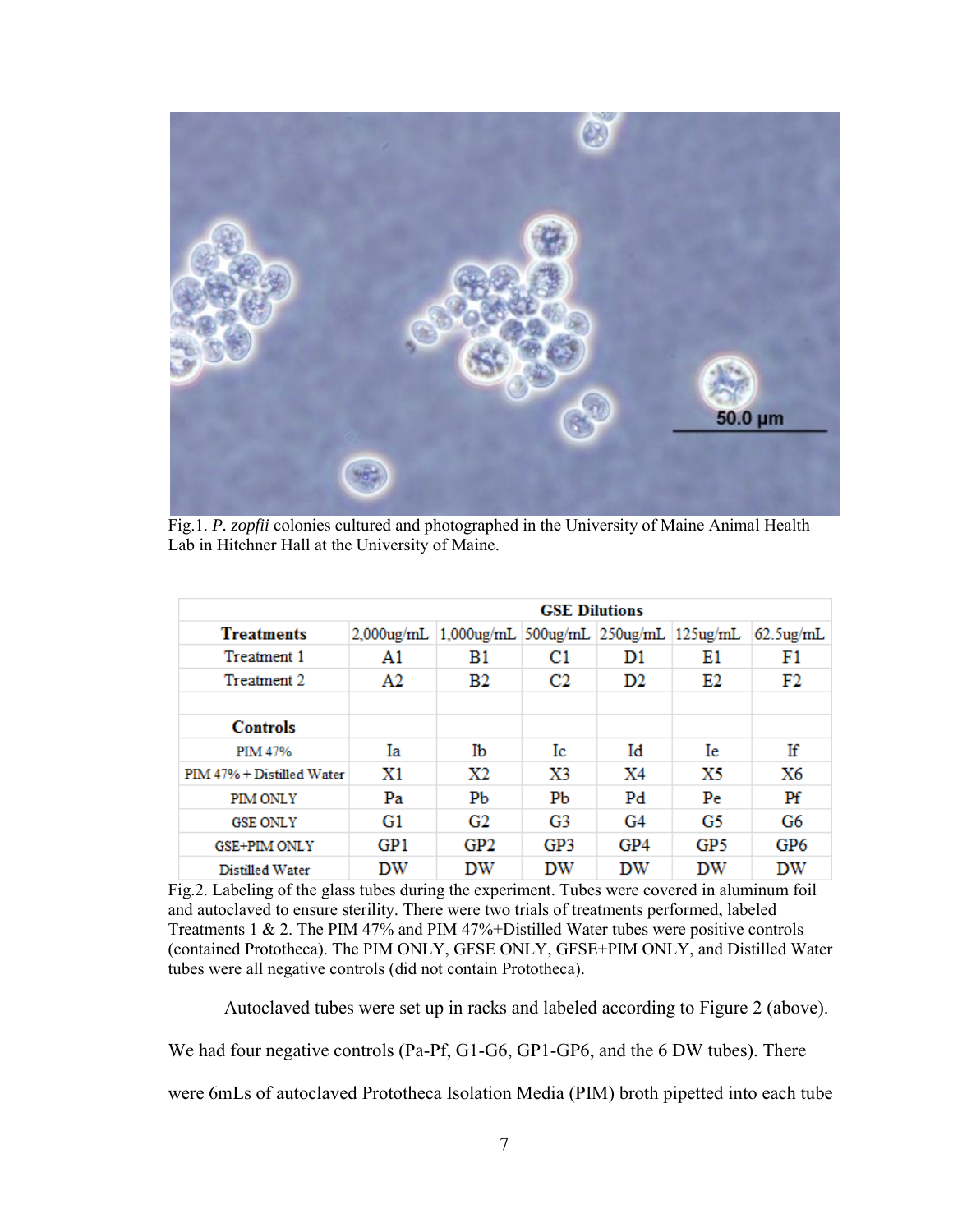Pa-Pf (36mLs total). The PIM broth was created for another experiment in 2012, and had been refrigerated since. The ingredient list can be found in Appendix 2. We expected the PIM ONLY tubes to remain at 0 absorbance after incubation when blanked with PIM, indicating no colony growth and therefore that the PIM broth was sterile. For the next negative control, there were 3mLs of each GFSE dilution pipetted into tubes G1-G6 (18mLs total). These also served as negative controls, to ensure the sterility of the GFSE concentrations. For the third negative control, there were 3mLs each of GFSE dilution and 3mLs of autoclaved PIM broth pipetted into tubes GP1-6. These also serve as blanks in the spectrophotometer for the treatment tubes (A1A2-F1F2), because with the exception of *P. zopfii* colonies, the treatment tubes are the same as these negative controls. In the final negative control, 3mLs of autoclaved DW were pipetted into each DW tube (18mLs total), and used as a negative control to show the DW used throughout the experiment was sterile.

We also used 2 positive controls for this experiment. There were6mLs of PIM broth e pipetted in to tubes Ia-If. Using sterile loops, the PIM broth was inoculated with *P. zopfii* from the SDA plate. Using a PIM broth blank, the %Transmittance (%T) levels were read using a Bausch & Lomb Spectronic 20 spectrophotometer. All readings for this experiment were done at 570nm, and every tube that entered the spectrophotometer was wiped clean with a KimWipe® to ensure there were no contaminants on the outside of the tube that may affect the readings. The tubes were stirred with the loop, then vortexed thoroughly using a Fisher Scientific Standard Vortex Mixer at speed 6 for approximately 30seconds-1minute. The goal was to create a solution of roughly 47% T. The reason behind choosing 47% T was based on previous work done in the University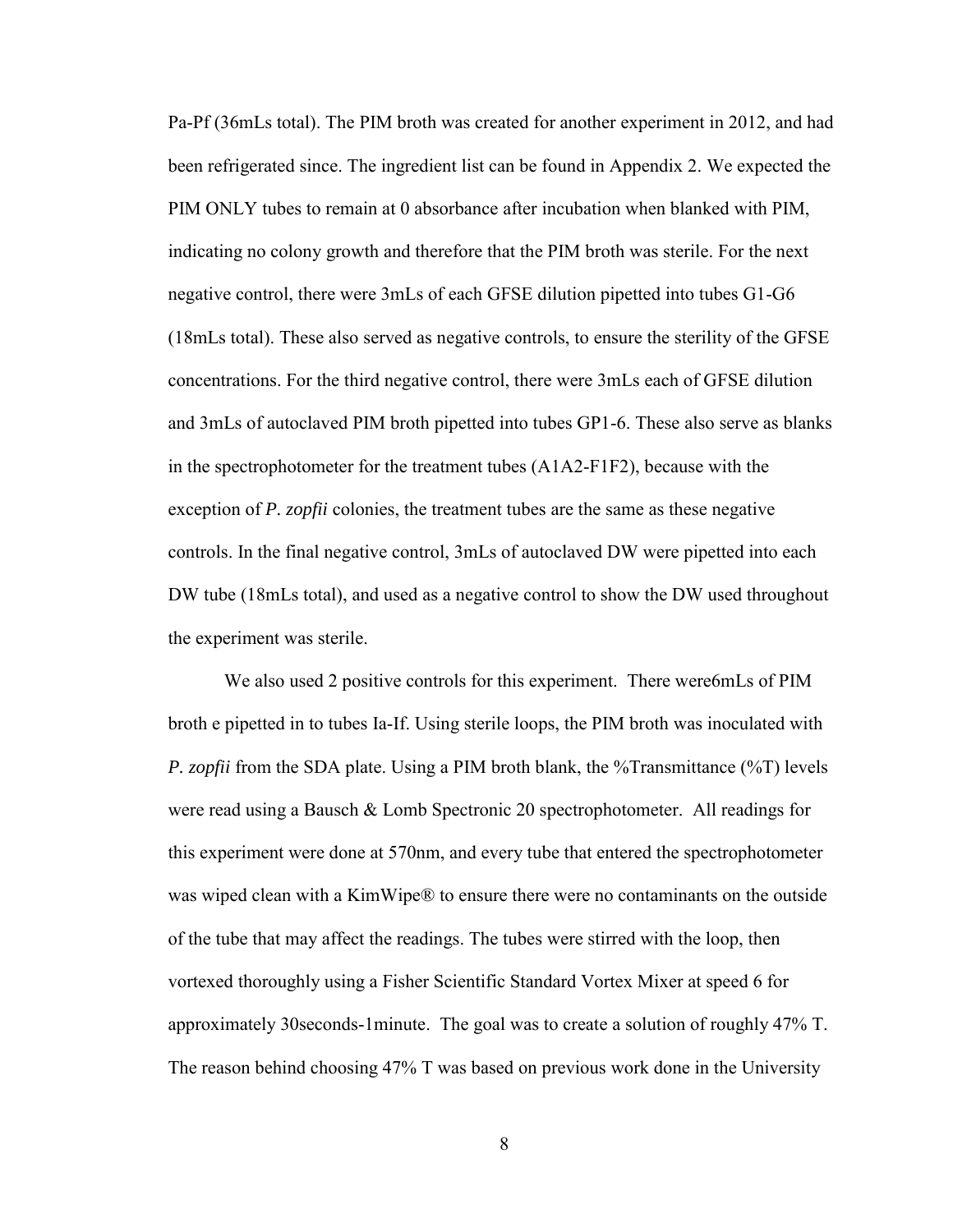of Maine Animal Health Lab (UMAHL). The research showed that 47% T is equivalent to approximately  $1x10^6$  colony forming units (CFUs), which would have been useful if we decided to do any plate counts. These 47% PIM tubes arethe positive controls, to ensure that the *P. zopfii* will grow in PIM broth after incubation.

The other positive control was tubes X1-X6, which contained half 47% PIM broth and half DW. We needed this second positive control for two reasons. The first was to show that the broth and water combination used in the treatments could indeed grow *P. zopfii*. We suspect the *P. zopfii* will still grow in this diluted PIM broth solution because the *P. zopfii* is an alga with a thick cell wall, and thus will not be susceptible to such a change in osmolarity. The second reason for this positive control is it will provide appropriate absorbance readings to compare the treatments tubes to (which are half 47% Prototheca and half DW+GFSE), because we are unsure whether the *P. zopfii* would continue to proliferate well in a more hypotonic solution than the PIM broth.

PIM broth (7mL) was then pipetted into six tubes (not pictured in Figure 1). Using a sterile loop, the PIM broth was inoculated with *P. zopfii*. Using a PIM blank, the T levels were read. All six tubes had exactly 47% T, or 0.33 absorbance (A). The first tube of 7mL was vortexed and 3mL were pipetted into treatment tube A1, and 3mL more into tube A2. This was continued with all six tubes until all treatment tubes (A1A2-F1F2) contained 3mL of 47%T PIM. Then, 3mL of each corresponding GFSE dilution was pipetted into the treatment tubes and then vortexed thoroughly. The absorbance levels were read, using the corresponding GFSE+PIM control tubes (GP1-GP6) as blanks in the spectrophotometer.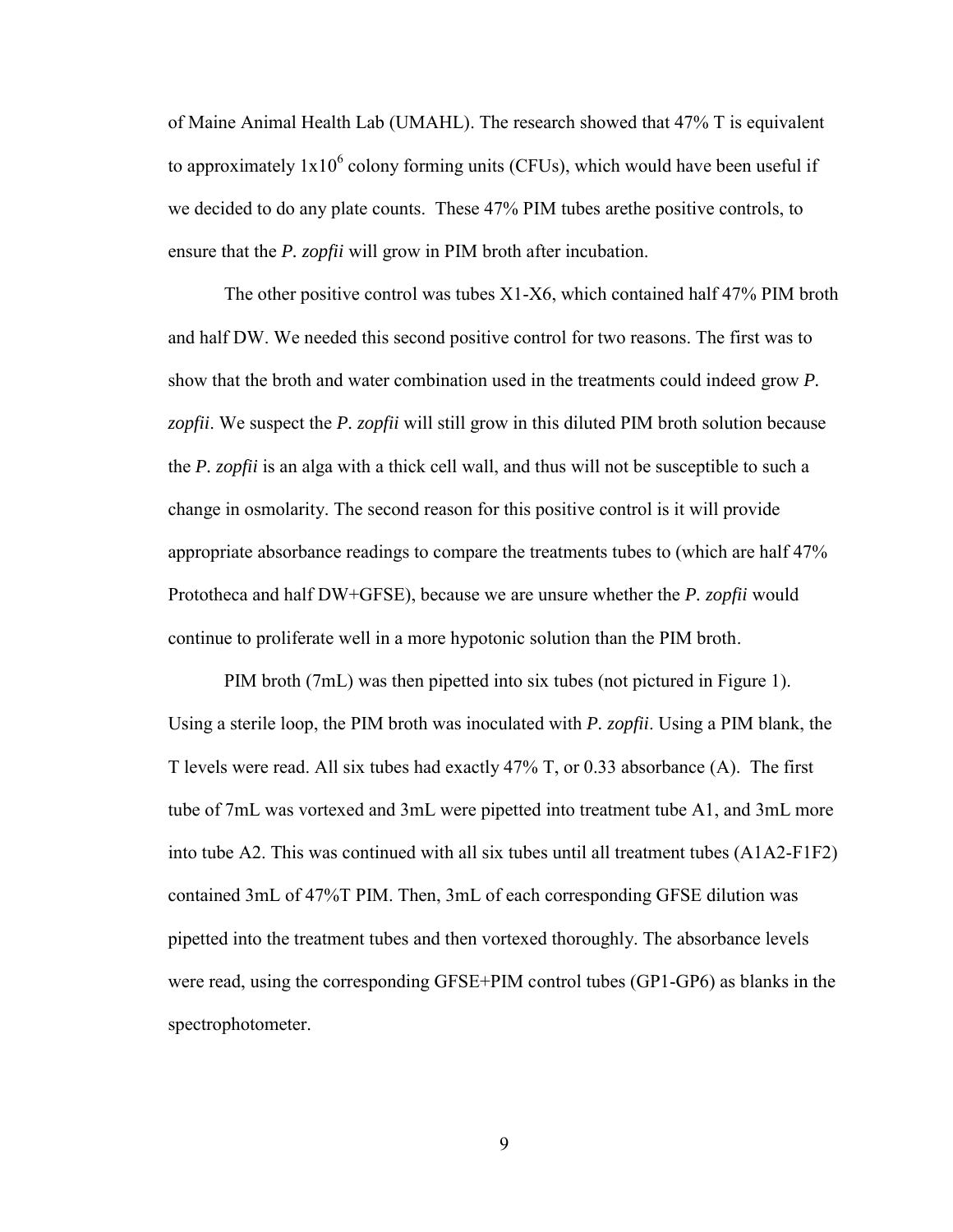All tubes were incubated at  $28^{\circ}$ C for 24 hours. The tubes were then vortexed and absorbance levels were read and recorded for all treatment tubes (A1A2-F1F2), as well as the 47% PIM controls (Ia-If), and the 47% PIM + DW  $(X1-X6)$ . The samples then continued to incubate and absorbance readings were read and recording in the same fashion at 48 and 72 hours.

At 72 hours the GFSE+PIM dilution blanks (GP1-GP6), one of each treatment tube (A1-D1,E2,F1), and three of the PIM47% controls (Ia-Ic) were plated on blood agar plates, as diagrammed in Figure 2. We used 1uL loops to streak each 1/3 of the plates. These plates were then incubated at  $34^{\circ}$ C, and observed for colony forming units (CFU) at 24 and 48 hours. We expected to see no growth on the negative controls (GP1-GP6), solely *P. zopfii* growth on the positive controls (Ia-Ic), and if the GFSE had effectively killed the *P. zopfii* colonies, and no growth on the treatments (A1-D1, E2, F1) would indicate the GFSE had effectively killed the *P. zopfii*. At 72 hours we used wet-mounts under a microscope to observe any colony growth.



Fig. 3. This is a diagram of the blood agar plates. We used sterile 1uL loops to streak each 1/3 of the plates. The plates were observed at 24, 48, and 72 hours for abnormal colony growth, which would indicate the solutions harbored organisms other than *P. zopfii*. At 72 hours any abnormal colonies were observed using a wet-mount under a microscope, and the assumed *P. zopfii* colonies from A1-E2, F1 and Ia-Ic were also checked under the microscope to ensure they were in fact *P. zopfii* colonies.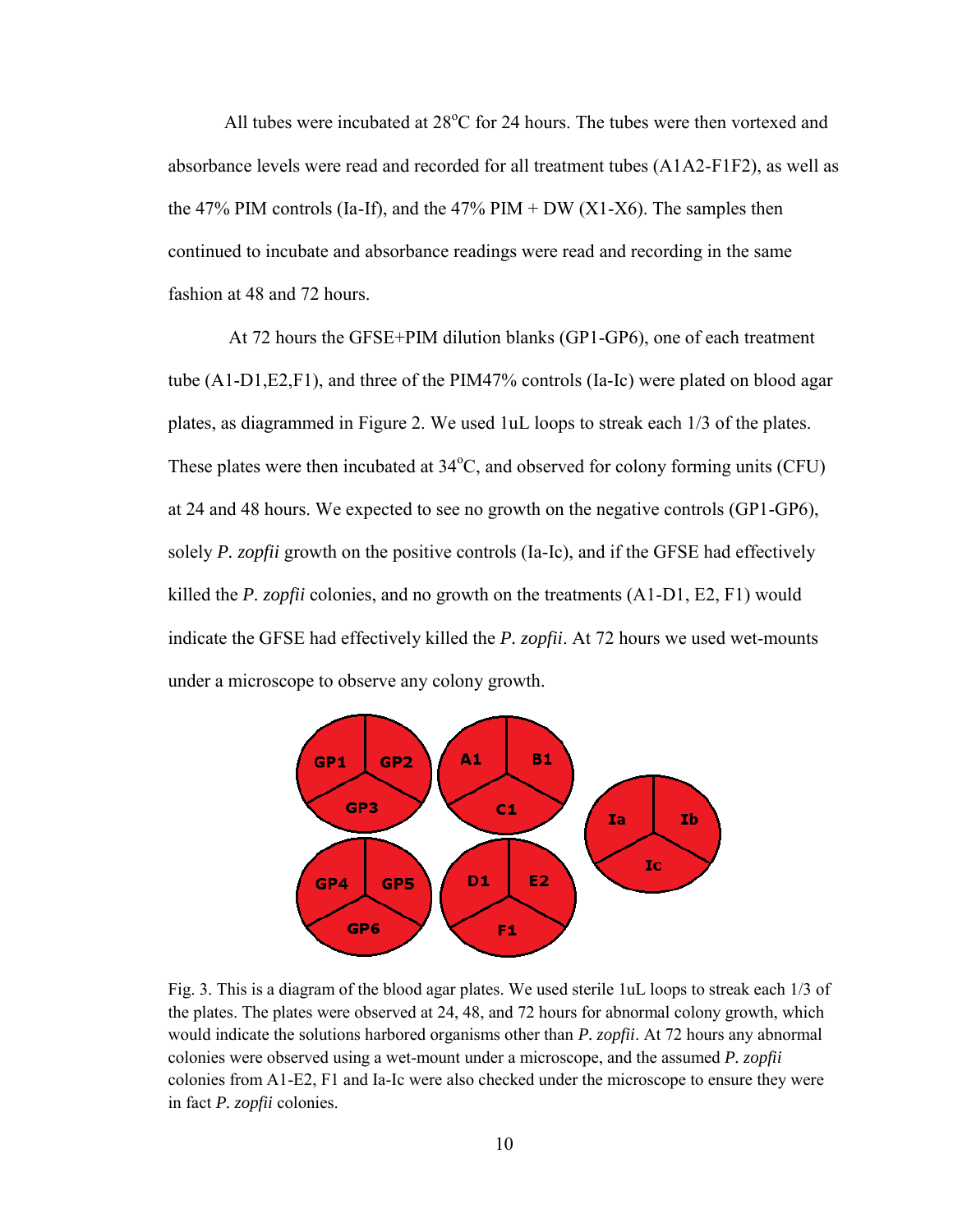#### *Experiment 3*

This experiment was performed using the exact same procedures as Experiment 2, except the GFSE solutions were not autoclaved. Subjecting the GFSE to the extreme temperatures in the autoclave may have altered the components in the GFSE, therefore we used filtration to sterilize the GFSE rather than autoclaving it. The same serial dilutions of GFSE were made in DW as in Experiment 2. The solutions were then run through Corning Incorporated 0.2um sterile syringe filters into sterile tubes. A single *P. zopfii* colony from the previously used cultures was streaked onto a fresh SDA plate and incubated for 48 hours at  $28^{\circ}$ C.

Once again, 2 sets of 6 sterile treatment tubes were set up in a rack (A3A4-F3F4). We created 6 more tubes with 7mL of 47% PIM broth from the colonies on the new SDA plate. We used the inoculating and spectrophotometry techniques from Experiment 2 to create a prototheca concentration of 47% T. From these 6 tubes, we pipetted 3mL of 47% PIM into each of the 12 treatment tubes. We then pipetted 3mL of each filtered GFSE dilution into corresponding tubes. The tubes were then vortexed thoroughly and incubated for  $72$  hours at  $28^{\circ}$ C.

As was done in Experiment 2, we then created individual blanks for the treatment tubes. We set up 6 tubes for blanks (GP1-GP6). We pipetted 3mL of sterilized PIM broth into them. Next we pipetted 3mL of the sterilized GFSE dilution into the blank tubes. We used these blanks for each corresponding GFSE treatment. Each tube placed in the spectrophotometer was wiped clean with a KimWipe®, and read at 570nm. We recorded the absorbance readings for the treatments using these blanks.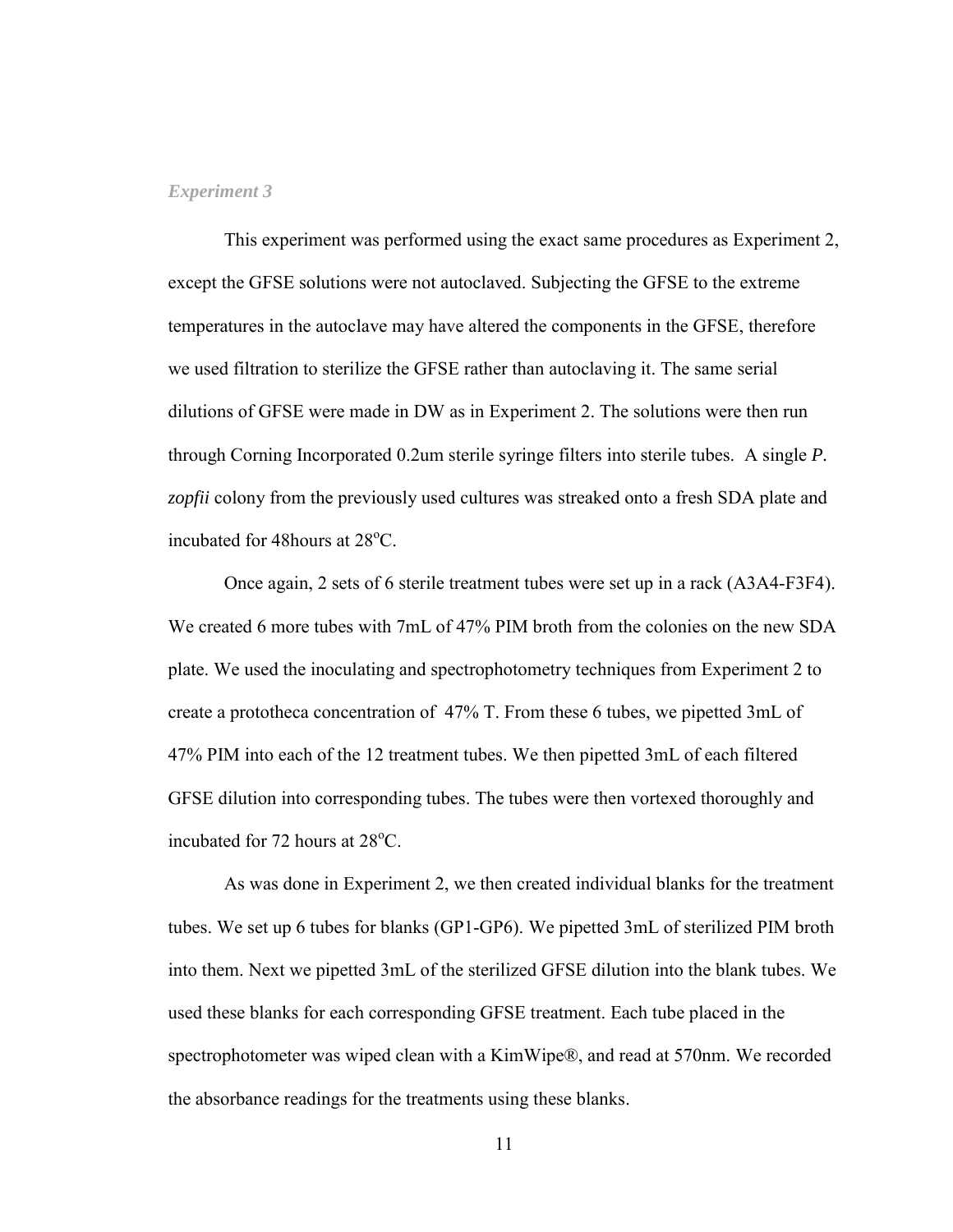We also used the same positive and negative controls for this experiment as in Experiment 2. The positive controls to ensure sterility were once again 6 tubes of 6mLs of 47% PIM broth (Ia-If), and 6 tubes of 3mLs of 47%PIM : 3mL of DW (X1-X6). The negative controls were 6 tubes of 6mLs of sterilized PIM broth (Pa-Pf), and the 6 tubes of 3mL of GFSE dilutions and 3mL of PIM broth (the blanks for the treatments).All samples were incubated at  $28^{\circ}$ C for 72 hours, and both and absorbance readings were done at 24 hour intervals.

At 72 hours the GFSE serial dilutions (4,000ug/mL – 125ug/mL), one of each treatment tube (A3, B4, C3, D4, E3, F4), and three of the PIM47% controls (Ia-Ic) were plated on blood agar plates, as diagrammed in Figure 4. We used 1uL loops to streak each  $1/3$  of the plates. These plates were then incubated at  $34^{\circ}$ C, and observed for colony forming units (CFU) at 24 and 48 hours. We expected to see no growth on the negative controls (GP1-GP6), solely *P. zopfii* growth on the positive controls (Ia-Ic), and if the GFSE had effectively killed the *P. zopfii* colonies, there would also be no growth on the treatments (A3B4, etc). At 72 hours we used wet-mounts under a microscope to observe any colony growth.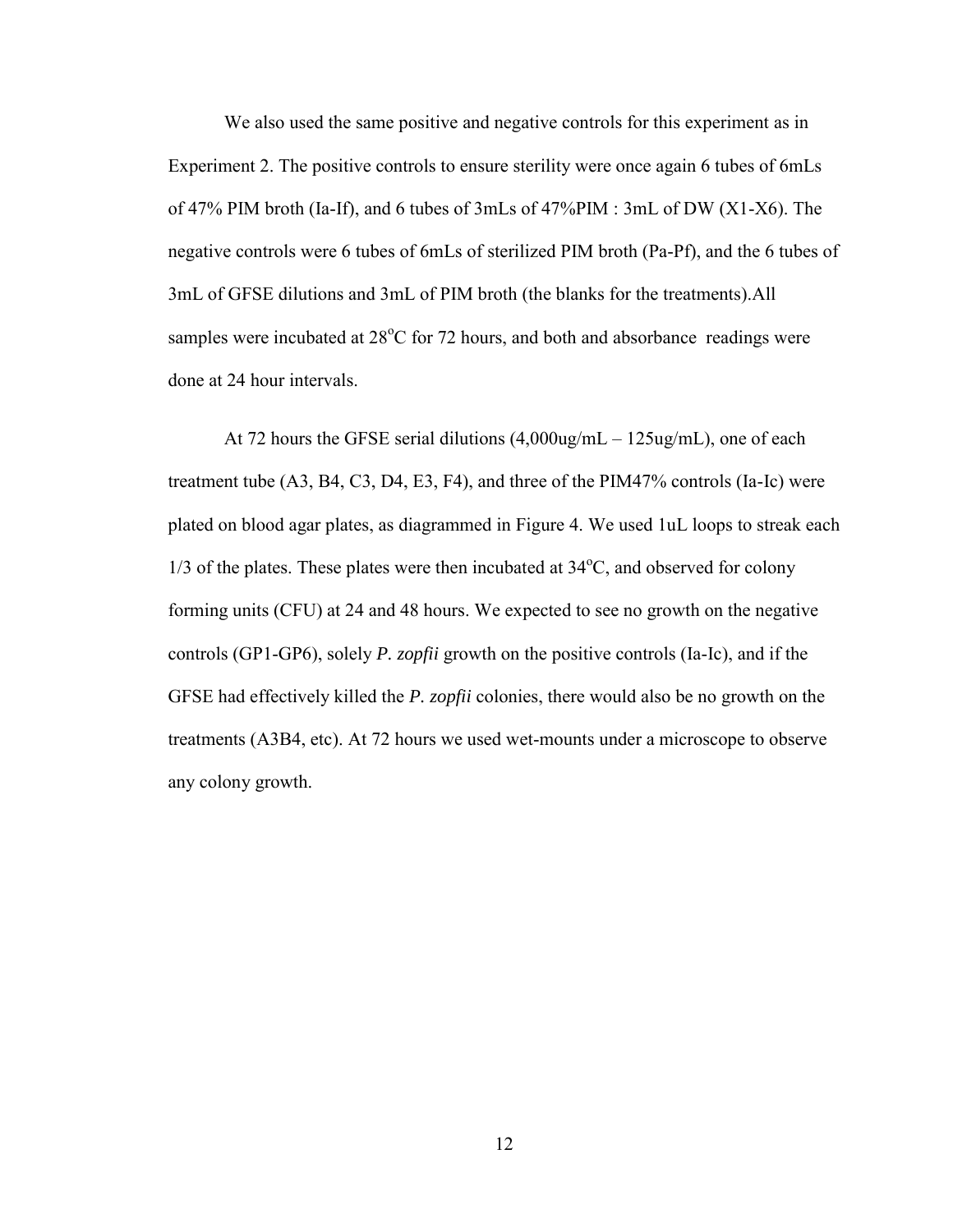

Fig. 4. This is a diagram of the blood agar plates. We used sterile 1uL loops to streak each 1/3 of the plates. The plates were observed at 24, 48, and 72 hours for abnormal colony growth, which would indicate the solutions harbored organisms other than *P. zopfii*. At 72 hours any abnormal colonies were observed using a wet-mount under a microscope, and the assumed *P. zopfii* colonies from A1-E2, F1 and Ia-Ic were also checked under the microscope to ensure they were in fact *P. zopfii* colonies.

## **RESULTS**

*Experiment 2* 

Figure 5 shows that the absorbance of the first positive control, the 47% PIM,

continued to increase linearly over the course of incubation.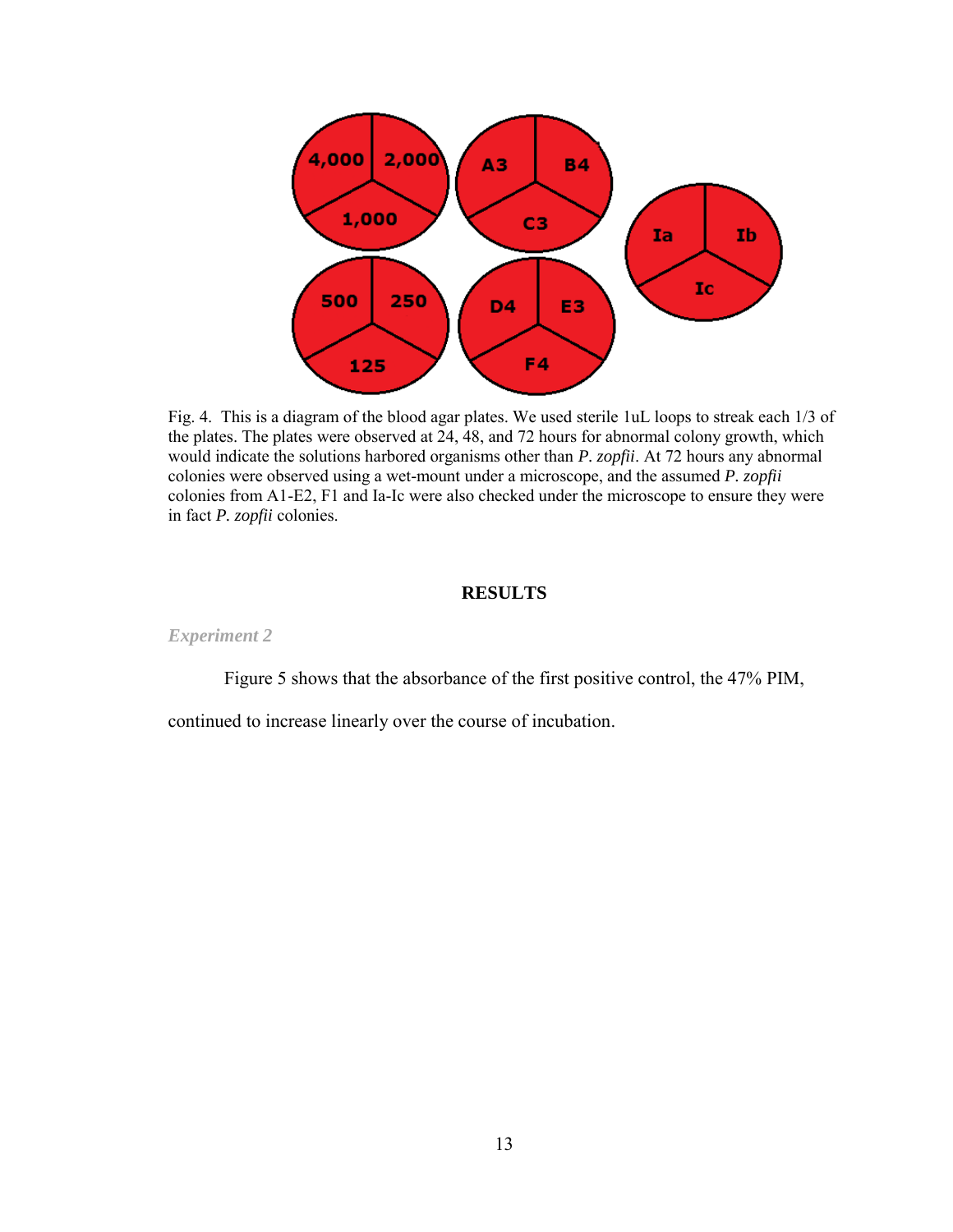## **Absorbance for 47% PIM** 0.55 Absorbency Readings at 570nm  $0.5$ 0.45 + Average of Pa-Pf  $0.4$  $y = 0.0026x + 0.328$  $R^2 = 0.9985$ 0.35  $0.3$ O 24 48 72 96 **Hours**

Fig. 5. The absorbance of the positive control, 47% PIM, continued to increase over the 72 hours of incubation. Only the average of the six controls (Pa-Pf) has been graphed, and a linear best-fit line was applied.

The other positive control used in this experiment was  $47\%$  PIM + DW (X1-X6) in a 1:1 ratio. Similar to the previous positive control, only the average of the absorbance readings was graphed. As seen in Figure 6, the absorbance readings increased in a linear fashion, with an  $R^2$  value of 0.999 and a slope of 0.00224 A/hr.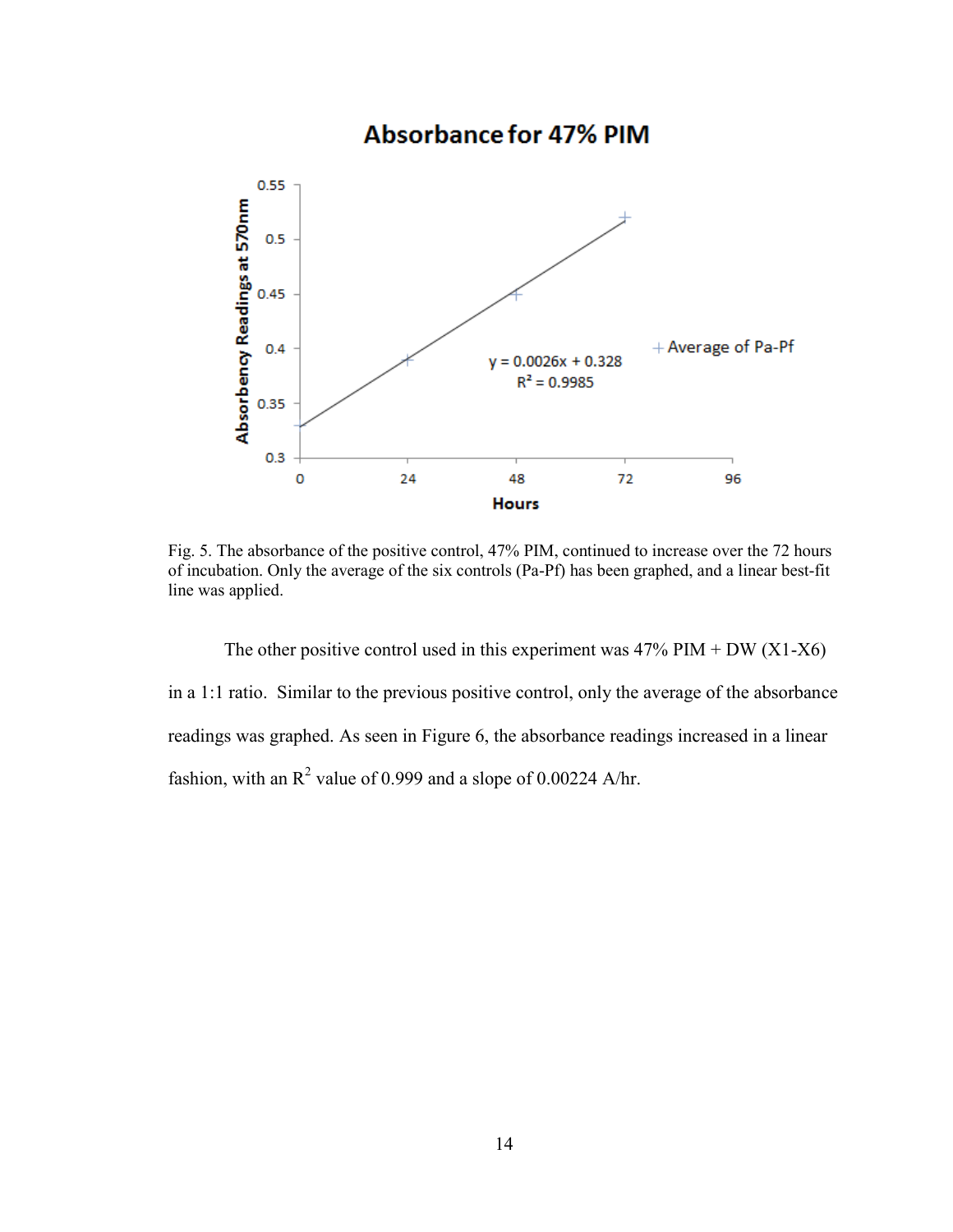

Fig. 6. The average absorbance readings for the positive controls  $(X1-X6)$  increased in a linear fashion over the 72 hours of incubation. The linear best-fit line has an R2 value of 0.999 and an equation of  $y=0.00224x + 0.1495$ . The slope of these absorbance readings will be compared to the slopes of the treatment tubes (A1A2-F1F2).

As seen in Figure 7, the absorbance of the GFSE treatments increased during incubation. The absorbances of the two trials of each treatment concentration were averaged before being graphed. Linear best-fit lines using Microsoft Excel were applied to each GFSE treatment absorbance reading (not pictured). The 47% positive control was also graphed. The slope values of each GFSE treatment were compared to the slope values of the  $47\%$  PIM + DW positive control in Table 1.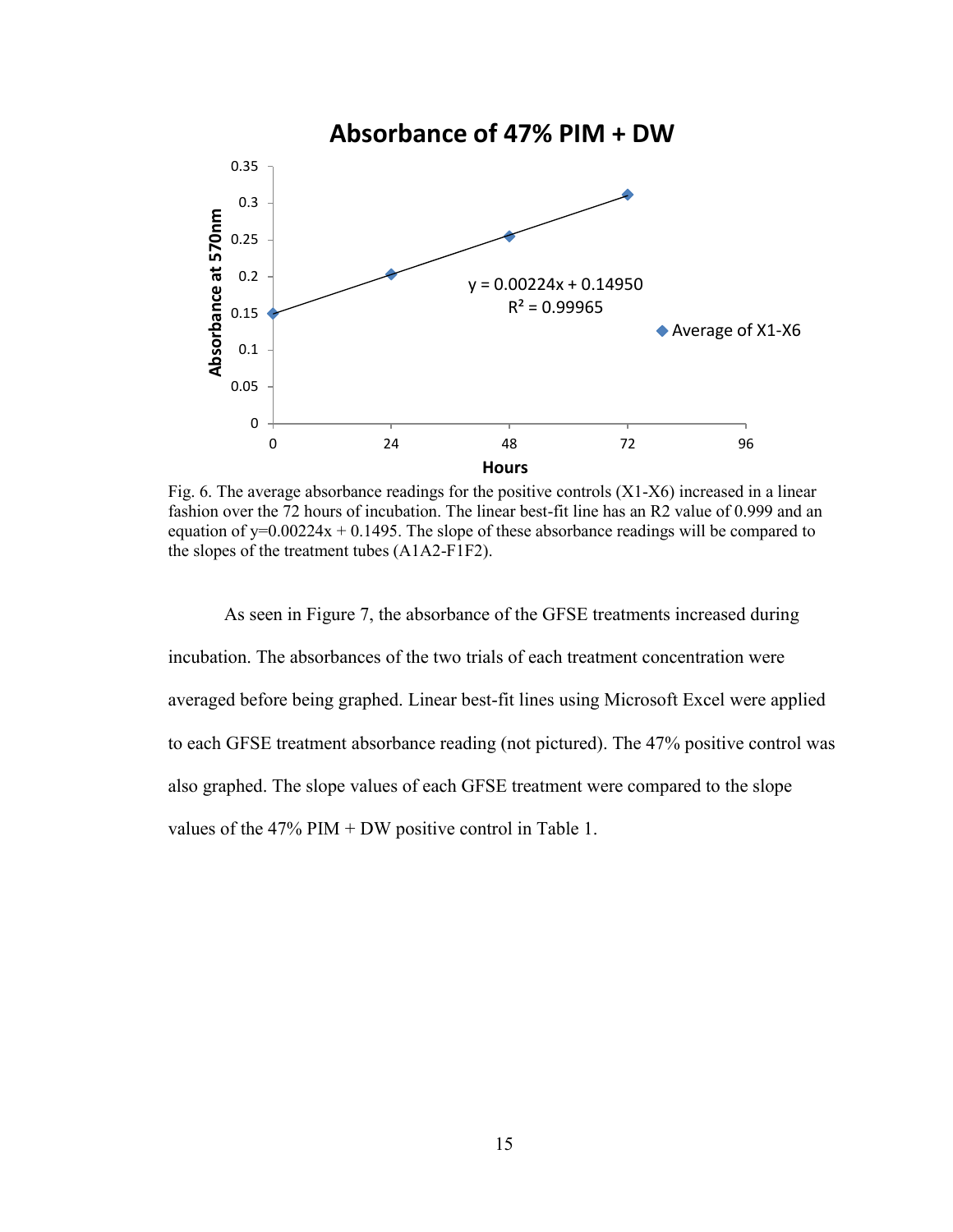

Fig. 7. The absorbance readings for two trials of each treatment were averaged and then graphed. The GFSE treatment absorbances increased linearly during incubation. The positive control is graphed for comparison, and the best-fit linear line is shown to emphasize the general slope. The slopes of the best-fit lines are compared to that of the positive control in Table 1.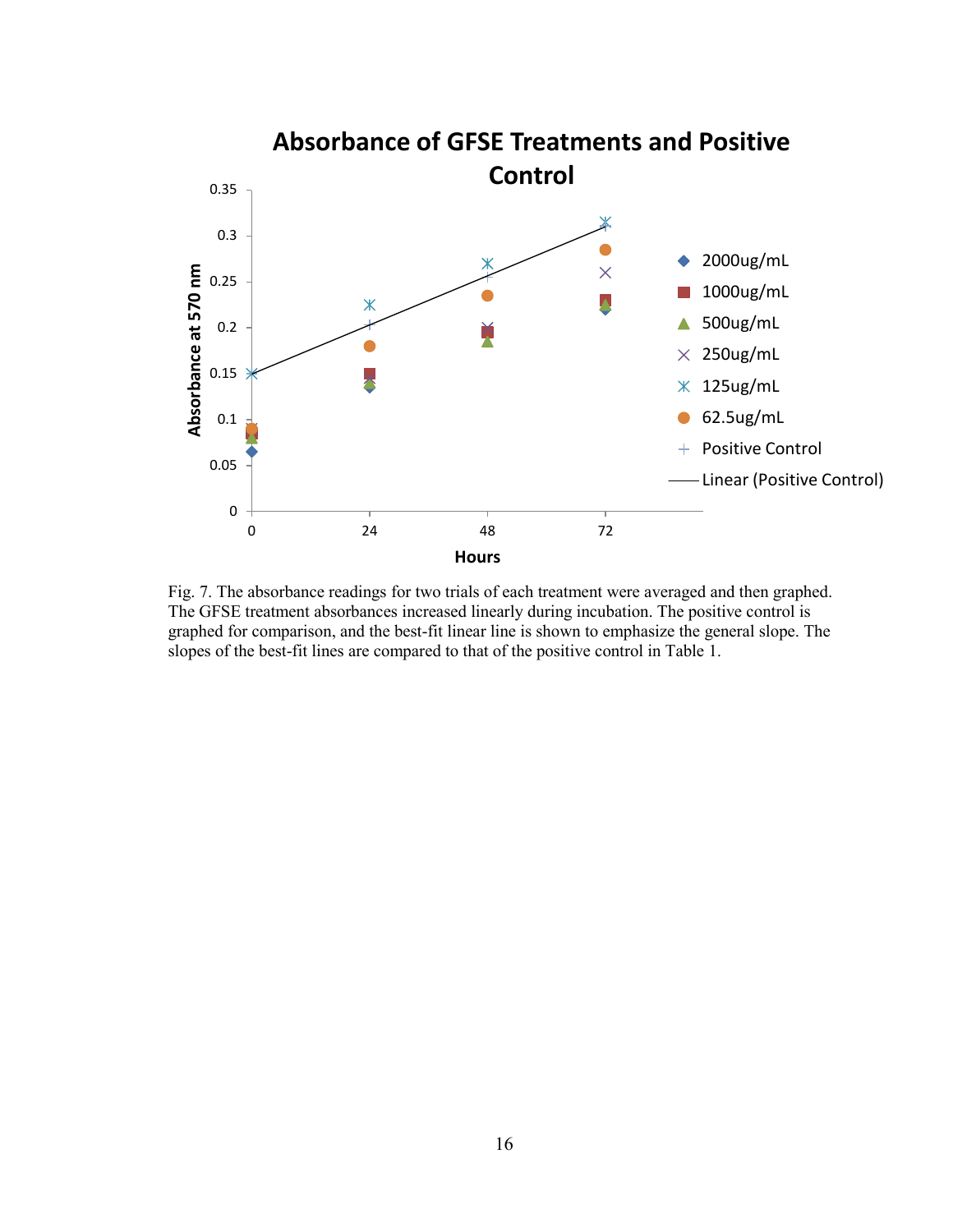| 47% PIM +<br><b>DW Controls</b> | Slope<br>(A/hr) | #STD Away<br>from Mean | <b>Treatments</b>    | <b>Slope</b><br>(A/hr) | # STD Away<br>from Mean | Average  |
|---------------------------------|-----------------|------------------------|----------------------|------------------------|-------------------------|----------|
| X1                              | 0.00208         | $-1.468$               | 2000ug/mL            | 0.00200                | $-0.106$                |          |
| <b>X2</b>                       | 0.00221         | $-0.266$               | 2000ug/mL            | 0.00238                | 1.337                   | 0.615    |
| X3                              | 0.00238         | 1.337                  | 1000ug/mL            | 0.00192                | $-3.071$                |          |
| <b>X4</b>                       | 0.00233         | 0.936                  | $1000$ ug/mL         | 0.00208                | $-1.468$                | $-2.269$ |
| <b>X5</b>                       | 0.00221         | $-0.266$               | 500ug/mL             | 0.00179                | $-4.272$                | $-2.269$ |
| <b>X6</b>                       | 0.00221         | $-0.266$               | 500ug/mL             | 0.00221                | $-0.266$                |          |
|                                 |                 |                        |                      |                        |                         |          |
| Average                         | 0.002236        |                        | 250ug/mL             | 0.00196                | $-2.670$                | $-0.066$ |
| <b>Standard</b>                 | 0.000104        |                        | 250ug/mL             | 0.00250                | 2.538                   |          |
| <b>Deviation</b>                |                 |                        |                      |                        |                         |          |
|                                 |                 |                        | 125ug/mL             | 0.00217                | $-0.667$                | 0.135    |
|                                 |                 |                        | 125 ug/mL            | 0.00233                | 0.936                   |          |
|                                 |                 |                        |                      |                        |                         |          |
|                                 |                 |                        | $62.5$ ug/mL         | 0.00233                | 0.936                   | 0.935897 |
|                                 |                 |                        | $62.5 \text{ ug/mL}$ | 0.00233                | 0.936                   |          |

Table 1. Comparing the slopes of the absorbance readings of the treatments to the slopes of the absorbance readings of the 47% PIM + DW controls.

The slope values for 47%PIM + DW treatments were calculated using Excel. The average and standard deviation were found. The slopes of the treatments were then calculated in a similar manner, and compared to the standard deviation of the control. The numbers of standard deviations from the mean of the two similar treatments were then averaged.

The % T and A readings of the negative control, PIM ONLY broth, (Pa-Pf)

showed no change after incubation.

The blood agar plate with Ia-Ic showed growth in all three thirds. All the colonies

were uniform (small, greyish-clear colonies), and upon examination under a microscope

using a wet mount, they appeared to be *P. zopfii* as they appeared similar to those shown

in Figure 1. There was a single yellowish colony in Ic, that was considered to be a

contaminant from the plating process, as it was not widespread throughout the plate.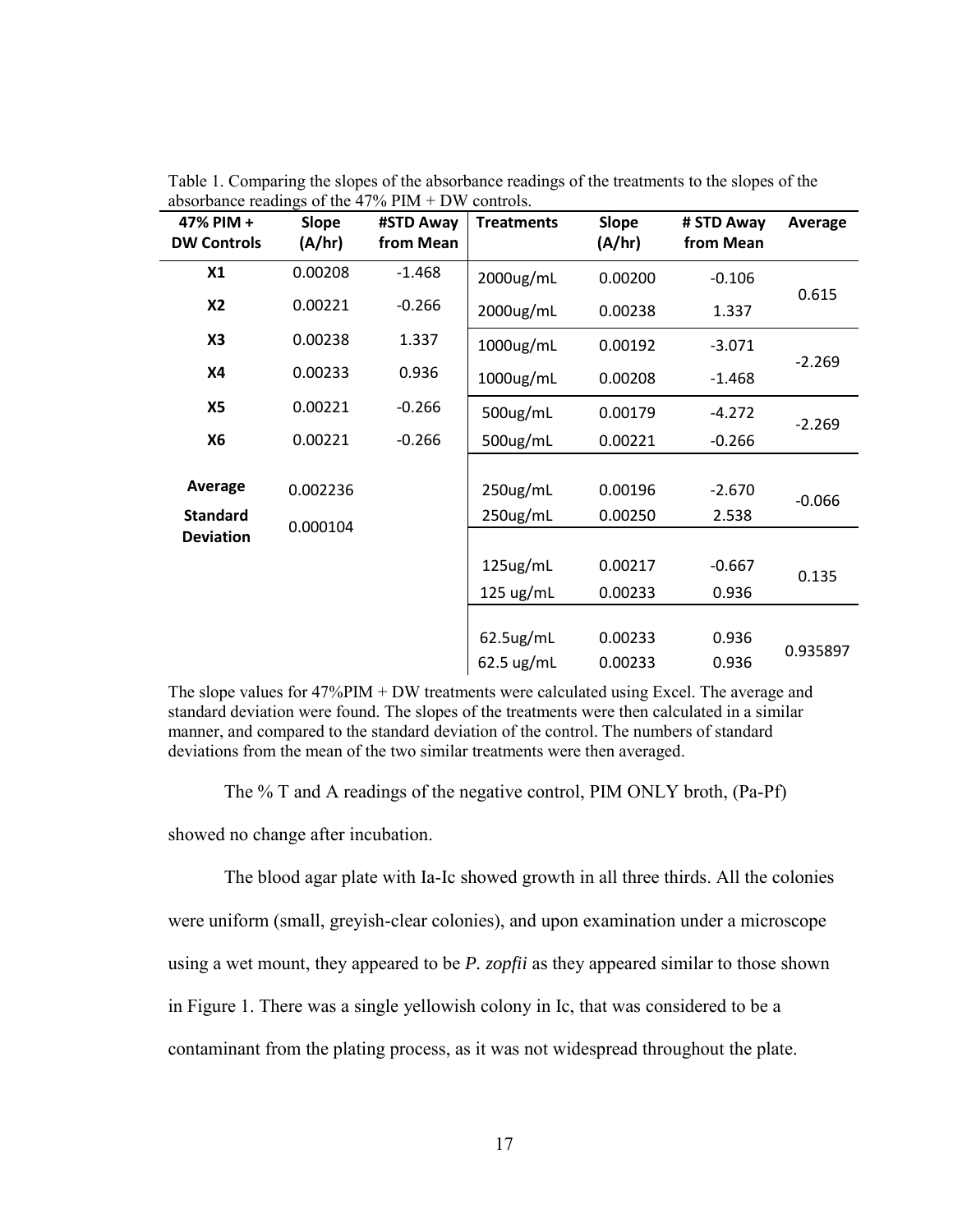The blood agar plates with GP1-GP6 showed no growth, except another small yellowish colony in GP2. This also was considered to be a contaminant from the plating process as well, as there was just a single colony.

 The final blood agar plates, containing A1-D1, E2, and F1, showed what appeared to be solely *P. zopfii* growth (small, greyish clear colonies). Upon examination under the microscope using a wet-mount they appeared to be *P. zopfii*.

#### *Experiment 3*

Comparable to Experiment 2, the absorbance readings of the positive control, 47% PIM, increased linearly over time in Figure 8. The exponential trend line did not seem to fit as accurately as in Experiment 2 (see Figure 4), as indicated by the  $R^2$  value.



**Absorbance of 47% PIM** 

Fig. 8. The absorbance for the positive controls in Experiment 3 also continued to increase over time. The linear trend-line did not fit as well, as indicated by the  $R^2$  value, and the data suggests the *P. zopfii* colonies grew extremely fast during the initial 24 hour incubation period.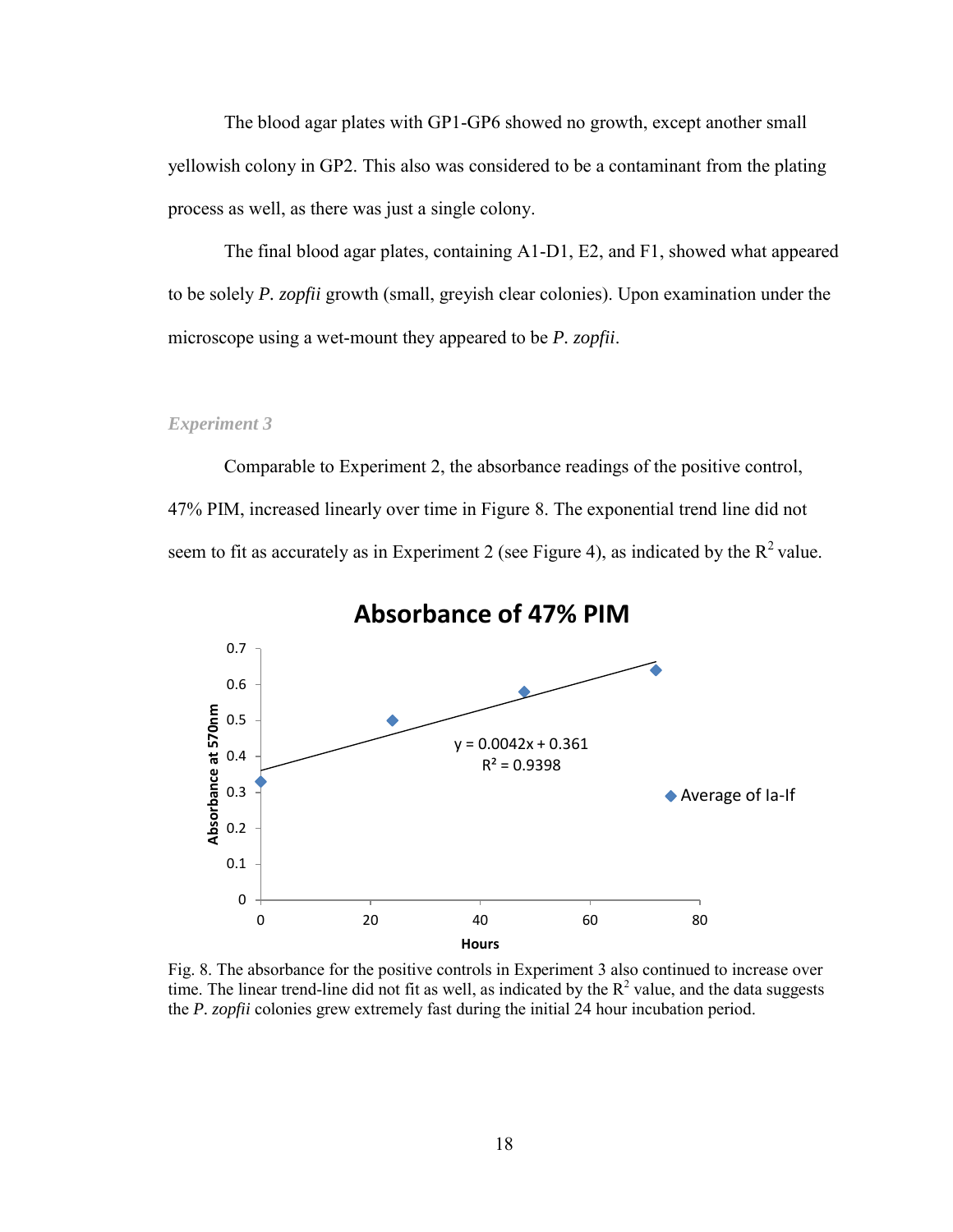Figure 9 shows the absorbance readings of the  $47\%$  PIM + DW increasing linearly, as in Experiment 2. Again, a best-fit linear line was applied, and the slope value was compared to that of the GFSE treatments.



Fig. 9. The absorbance readings for 47% PIM + DW increased in a linear fashion during incubation. This slope is used in comparison with the treatments from Experiment 3.

Figure 10 contains the absorbance readings from the GFSE treatments. The slopes of the linear best-fit lines from Figure 10 are compared to the positive control slope (also pictured). These comparisons are seen in Table 2.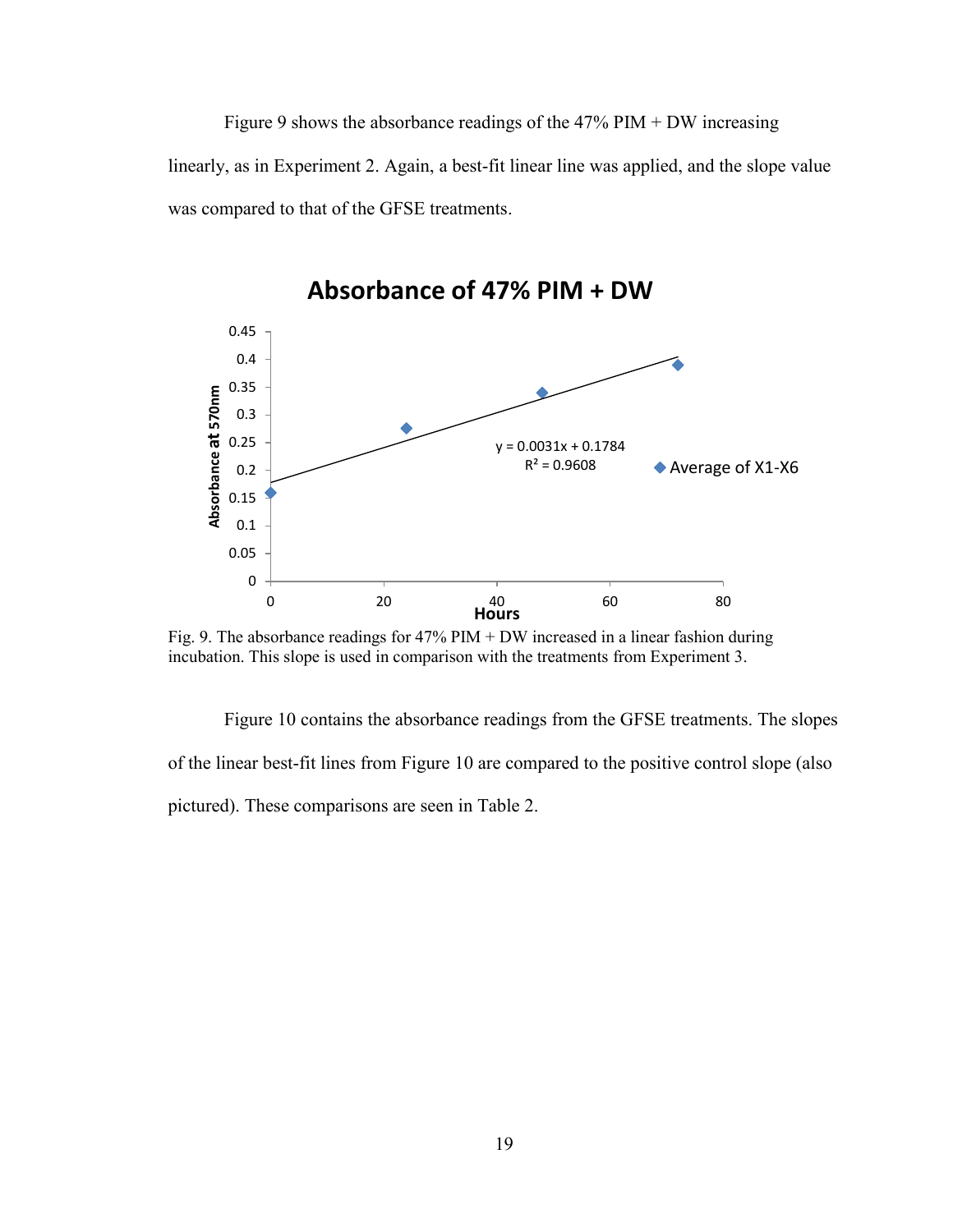

Fig. 10. The absorbance readings of the GFSE treatments increase linearly over the incubation period. The slopes of the best-fit lines are compared to the slope of the best-fit line of the positive control, 47% PIM + DW. This is included on the graph, and a best-fit line has been applied.

| Table 2.                                  |                        |                                     |                      |                        |                                      |           |  |
|-------------------------------------------|------------------------|-------------------------------------|----------------------|------------------------|--------------------------------------|-----------|--|
| <b>47% PIM</b><br>+ DW<br><b>Controls</b> | <b>Slope</b><br>(A/hr) | #STD<br>Away<br>from<br><b>Mean</b> | <b>Treatments</b>    | <b>Slope</b><br>(A/hr) | # STD<br>Away<br>from<br><b>Mean</b> | Average   |  |
| X1                                        | 0.00317                | $-1.693$                            | 2000ug/mL            | 0.003583               | $-0.1722$                            |           |  |
| <b>X2</b>                                 | 0.00366                | 0.14                                | $2000$ ug/mL         | 0.003583               | $-0.1722$                            | $-0.1722$ |  |
| X <sub>3</sub>                            | 0.00356                | $-0.2419$                           | $1000$ ug/mL         | 0.003333               | $-1.0879$                            |           |  |
| <b>X4</b>                                 | 0.004                  | 1.362                               | $1000$ ug/mL         | 0.0035                 | $-0.4762$                            | $-0.7821$ |  |
| X5                                        | 0.00363                | $-0.01273$                          | $500$ ug/mL          | 0.004083               | 1.65934                              |           |  |
| <b>X6</b>                                 | 0.00375                | 0.4456                              | $500$ ug/mL          | 0.003625               | $-0.0183$                            | 0.82051   |  |
|                                           |                        |                                     | $250$ ug/mL          | 0.0035                 | $-0.4762$                            |           |  |
| <b>Average</b>                            | 0.00363                |                                     | $250$ ug/mL          | 0.003458               | $-0.63$                              | $-0.5531$ |  |
| <b>Standard</b>                           | 0.000273               |                                     | $125$ ug/mL          | 0.0035                 | $-0.4762$                            | 0.28755   |  |
| <b>Deviation</b>                          |                        |                                     | $125 \text{ ug/mL}$  | 0.003917               | 1.05128                              |           |  |
|                                           |                        |                                     | $62.5$ ug/mL         | 0.003667               | 0.13553                              | 0.36447   |  |
|                                           |                        |                                     | $62.5 \text{ ug/mL}$ | 0.003792               | 0.59341                              |           |  |

The slope values for 47%PIM + DW treatments were calculated using Excel. The average and standard deviation were found. The slopes of the treatments were then calculated in a similar manner, and compared to the standard deviation of the control. The numbers of standard deviations from the mean of the two similar treatments were then averaged.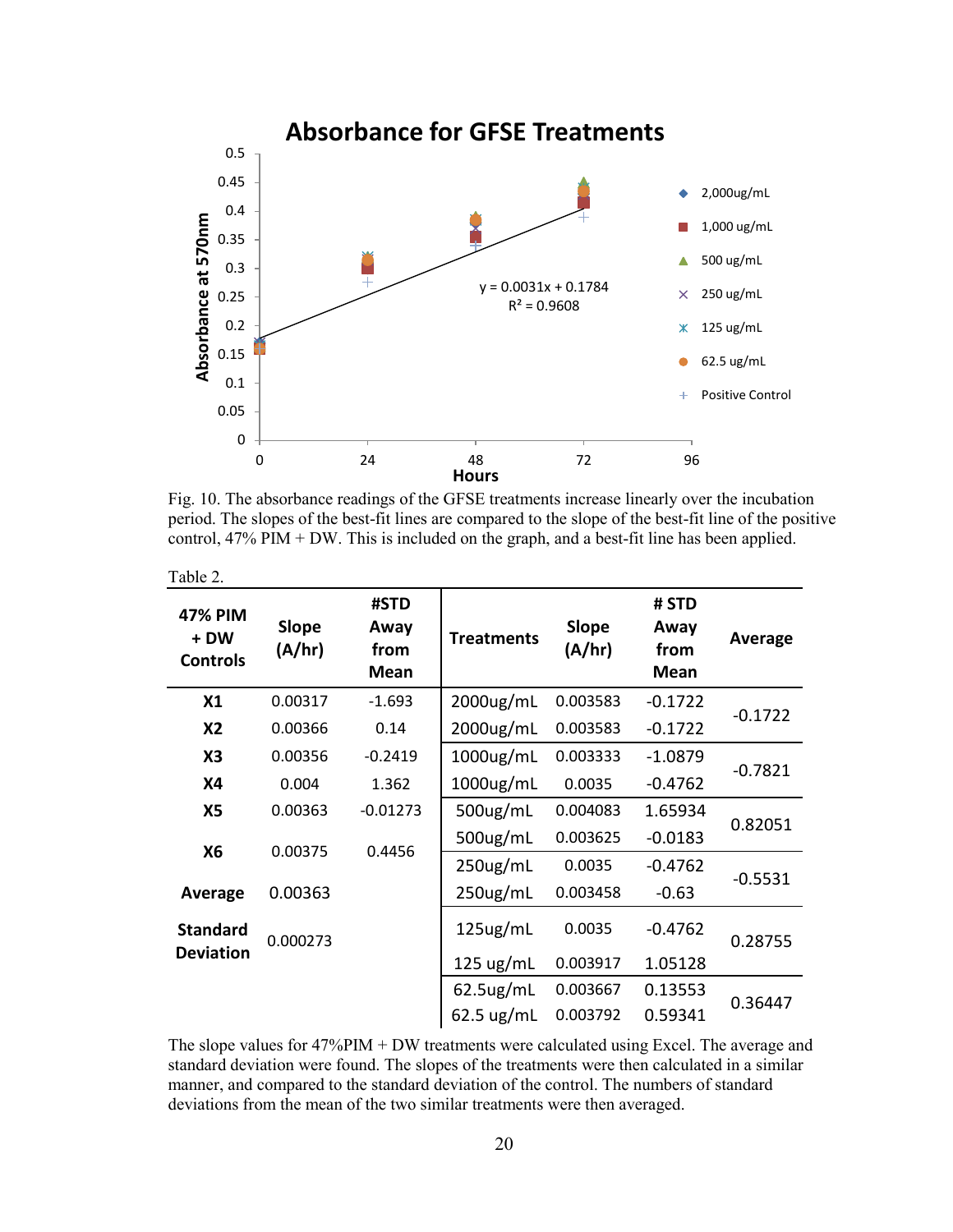The PIM ONLY tubes from Experiment 3 showed no change in absorbance, and thus were considered sterile.

The blood agar plate with Ia-Ic showed what appeared to be a lawn of *P. zopfii* colonies after 48 hours of incubation. There were no other colonies other than the small, white greyish ones associated with *P. zopfii*. The blood agar plates with the standard stock solution showed no colony growth. The final blood agar plates, containing the treatments (A3B4, etc) also showed a lawn of *P. zopfii*-like growth, and no other colonies.

#### **DISCUSSION AND CONCLUSION**

## *Experiment 2*

Figure 5 and theblood agar plate results illustrate that PIM broth facilitates the growth of *P. zopfii*. The increasing absorbance suggests the *P. zopfii* continued to increase in turbidity, thus increasing in numbers after incubation. Also, once Ia-Ic were plated on blood agar, all the colonies appeared to be *P. zopfii* colonies, and the absorbance readings were not due to the growth of other colonies. The other positive control, the 47% PIM + DW also showed an increase in absorbance levels after incubation, as shown in Figure 6. This indicates the *P. zopfii* was able to proliferate in a more hypotonic solution than just PIM broth. When the slopes of the 47%T PIM and 47%T PIM + DW are compared, there is very little difference, although it appears the additional water may have slowed the *P. zopfii* growth slightly. Thus, we can conclude the *P. zopfii* was able to proliferate when the 47% PIM was combined in a 1:1 ratio with DW, and we now have absorbance readings to compare the GFSE treatments to.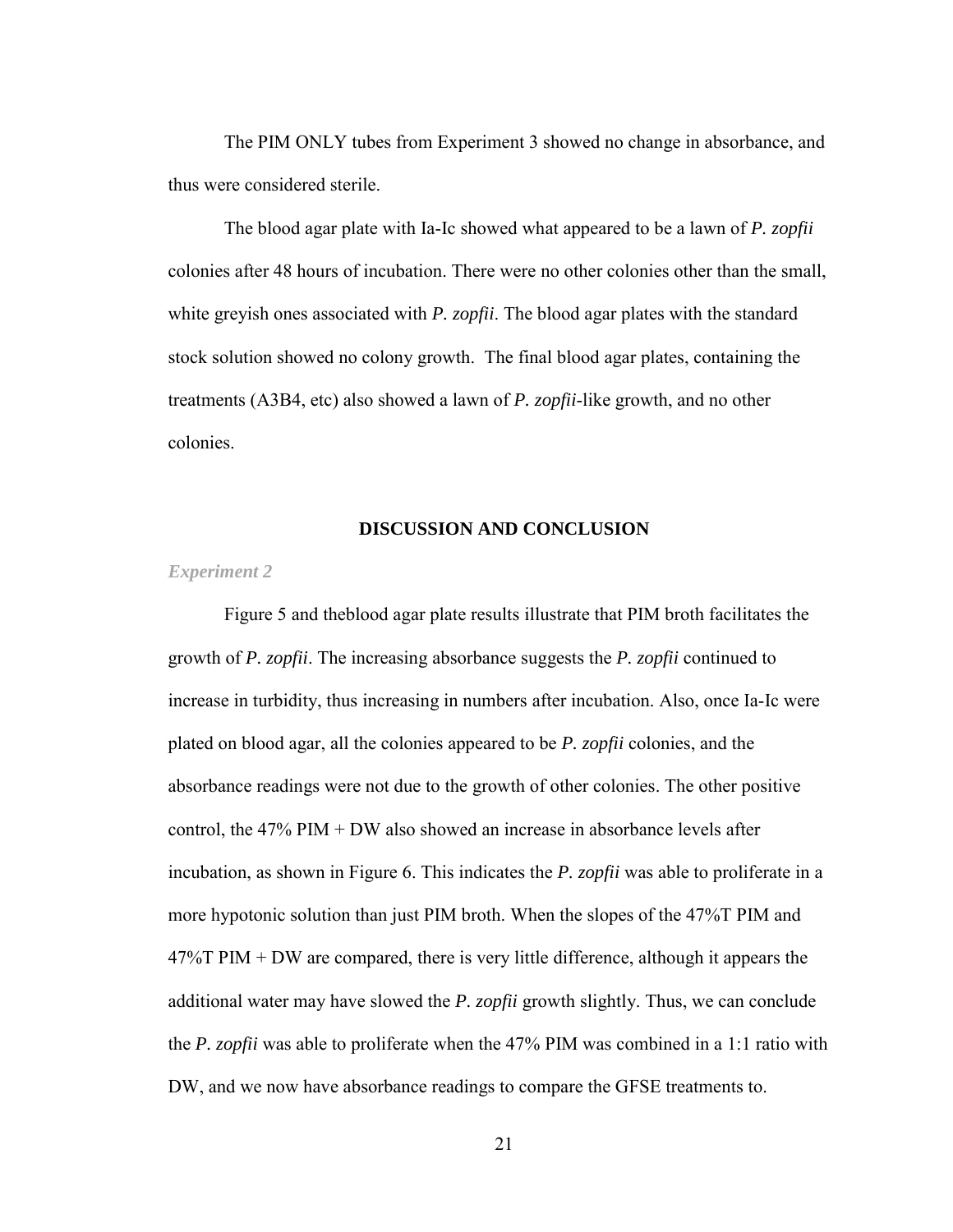The PIM ONLY tubes, one of the negative controls, showed no change in absorbance, indicating sterility. Another negative control, the GFSE+PIM broth (GP1- GP6), once plated on blood agar, proved to be sterile (except for the single contaminant assumed to be from plating). The blood agar plates were used instead of SDA or PIM plates because blood agar plates facilitate the growth of most all organisms. Therefore, they would be a better indicator of contamination over SDA or PIM plates that only facilitate growth of certain organisms. This means the GFSE treatments were all sterile, and that GP1-GP6 were appropriate blanks for the GFSE treatment tubes (A1A2-F1F2). We can also infer the GFSE negative controls (G1-G6) were sterile (since they came from the same stock GFSE solutions as the GP1-GP6 tubes), so we did not plate them on blood agar.

Figure 7 indicates that *P. zopfii* continued to proliferate in PIM broth regardless of the presence of GFSE. When compared to the positive control, it appears the slope of the GFSE treatments is similar to that of the control, even though the y-intercepts are quite different. We believe this was due to improper mixing of the 47% PIM before it was pipetted into the treatment tubes. Also, it can be inferred from the plating of the GFSE treatment tubes that the organisms that were continuing to grow were indeed *P. zopfii*, and not some contaminant. Table 1 allows us to infer that the presence of the GFSE, in any of the tested concentrations, had no effect on the *P. zopfii* growth.

Table 1 shows the calculated best-fit slopes of the positive control, 47% PIM +DW. The average of these slopes was found, as well as the standard deviation. The slopes of the treatment tubes were also found, and compared to the average slope of the controls by using the standard deviations. Typically, anything within 2 standard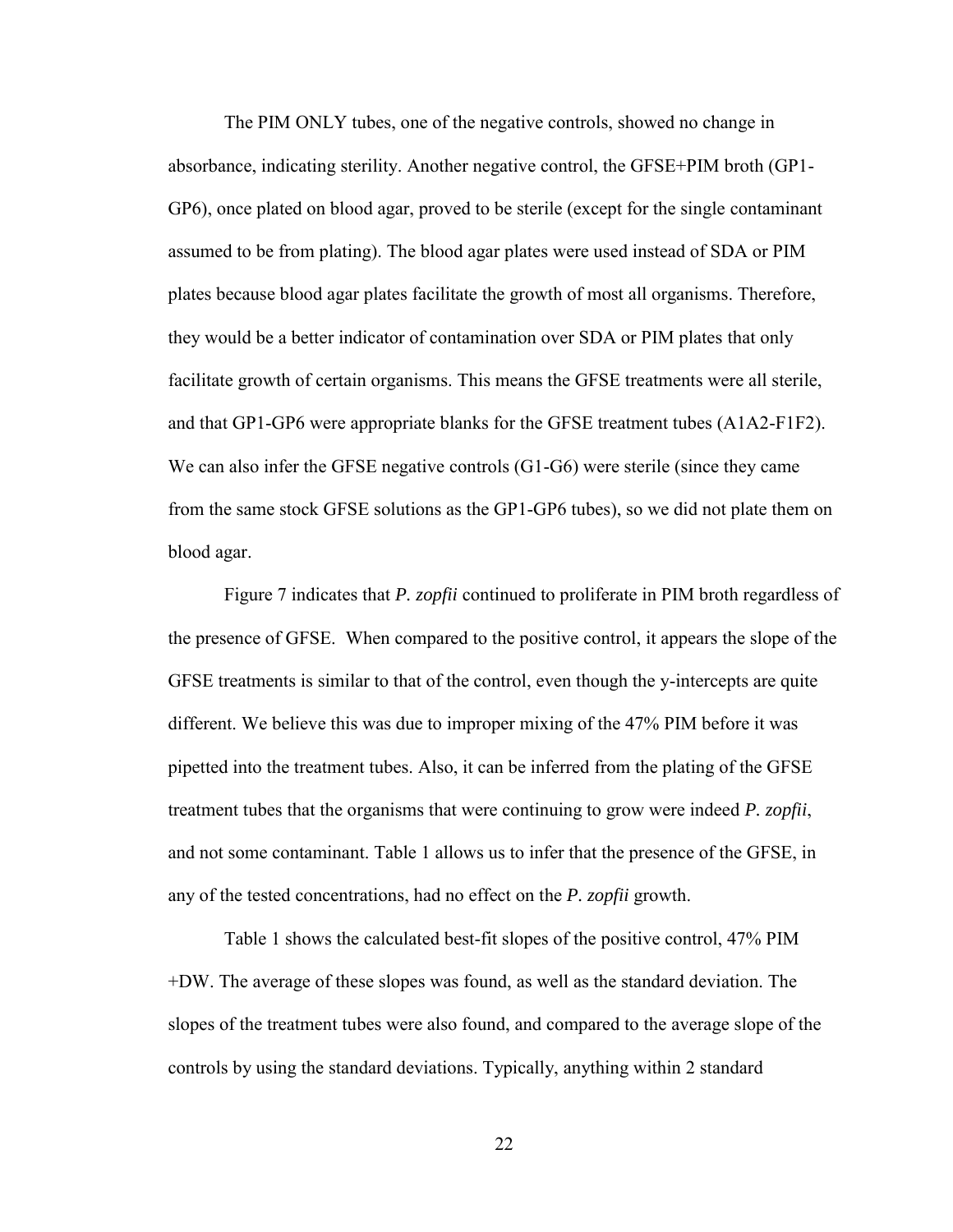deviations is considered within the "normal" limits. The slope of the highest concentration of GFSE has an average # of standard deviations of less than 1from the mean, meaning it is not different from that of the control. This means the growth rate of the *P. zopfii* subjected to the highest level of GFSE is not different from the growth rate of the *P. zopfii* control. The 1,000ug/mL and 500ug/mL treatments have an average # of standard deviations from the mean of over 2. This would make us assume the growth rate of the *P. zopfii* in these treatments is different from that of the control. However, because the higher concentration did not seem to inhibit *P. zopfii* growth, it seems unusual for a lower concentration to slow the growth rate. We believe these results are due to the fact we only have 2 trials of the treatments, and it is likely that with more trials the average slope would be within 2 standard deviations from the slope of the controls. The lower concentration treatments are all also within 1 standard deviation of the control, suggesting the growth rate of the *P. zopfii* in the treatments are similar to the growth rate of the *P. zopfii* the control. However, with our limited number of trials we do not have enough data to accurately perform a statistical analysis.

#### *Experiment 3*

The difference between Experiment 2 and Experiment 3 was that the GFSE concentrations were sterilized with a syringe filter instead of being autoclaved. Figure 7 and the blood agar plates illustrate the PIM broth supported the growth of the *P. zopfii.* The absorbance readings increased linearly during incubation, and once Ia-Ic were plated on blood agar, it was shown the colonies were all *P. zopfii*. Theother positive control, the 47% PIM + DW also showed increasing absorbance levels after incubation, as shown in Figure 8. Thus, we can conclude the *P. zopfii* was able to proliferate when the 47% PIM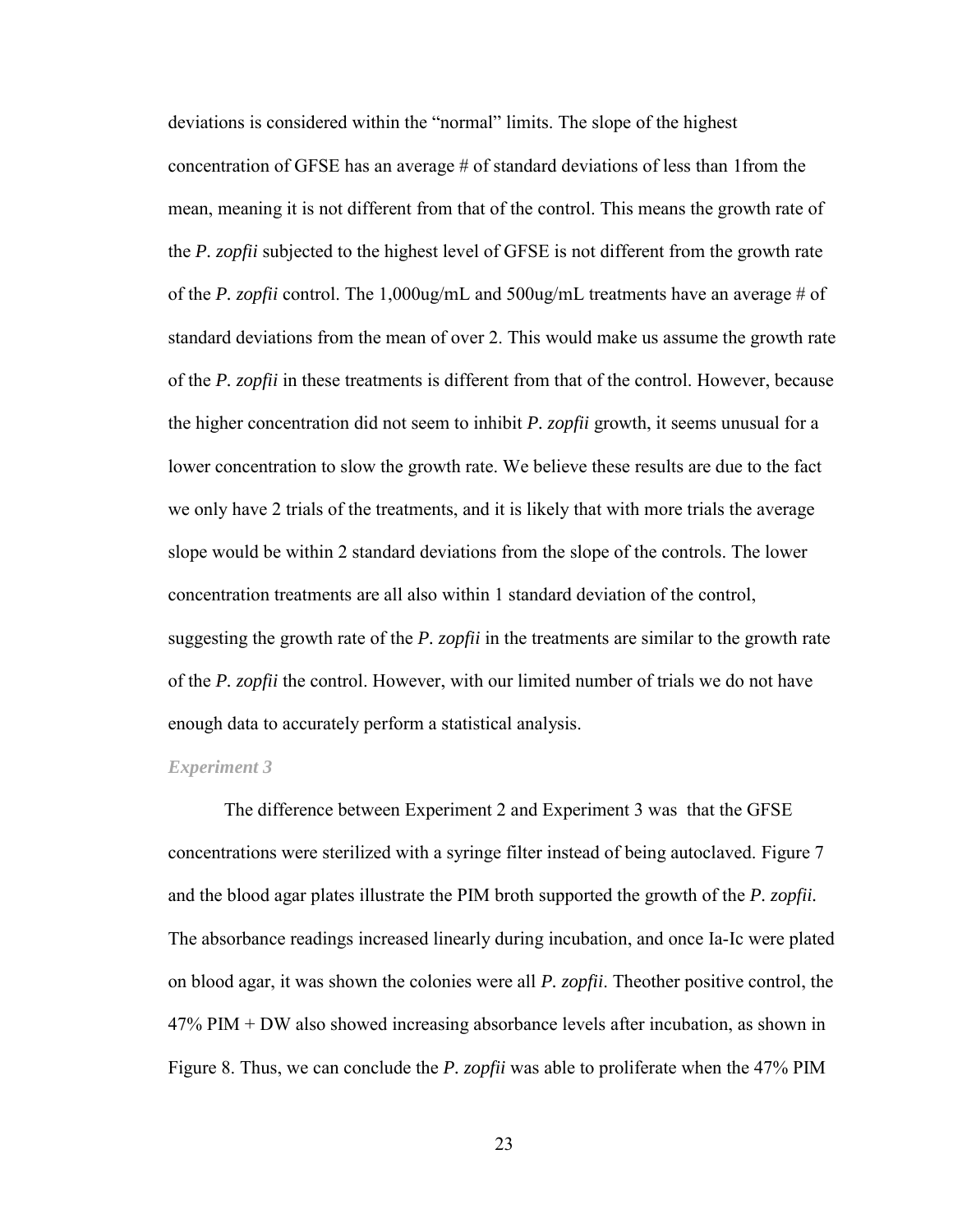was combined in a 1:1 ratio with DW, and we had absorbance readings to compare the GFSE treatments to.

The PIM ONLY tubes, one of the negative controls, did not show any change in absorbance after incubation. This means the PIM media was sterile, and the filtration did indeed sterilize the GFSE solutions. Once we plated the serial dilutions of GFSE on blood agar, they showed no culture growth. This means the filters also worked to sterilize the GFSE treatments.

The information in Figure 10 confirmed *P. zopfii* continued to proliferate in the PIM broth regardless of the presence of GFSE because the absorbance readings continued to increase after incubation. Also, it can be inferred from the plating of the GFSE treatment tubes that the organisms that were continuing to grow were indeed *P. zopfii*, and not some contaminant. The absorbance rates were increasing in a nearly identical fashion for all treatments, thus suggesting that the presence of the GFSE did not affect the growth rate. Table 2 allows us to infer that the presence of the GFSE, in any of the tested concentrations, had no effect on the *P. zopfii* growth.

Table 2 shows the calculated best-fit slopes of the positive control, 47% PIM +DW. The average of these slopes was found, as well as the standard deviation. The slopes of the treatment tubes were also found, and compared to the average slope of the controls by using the standard deviations. Once again, anything within 2 standard deviations is considered within the "normal" limits. The highest concentration of GFSE has an average # of standard deviations of less than 1, meaning it considered similar to the control. This means the growth rate of the *P. zopfii* subjected to the highest level of GFSE is not different from the growth rate of the *P. zopfii* control. In fact, if you look at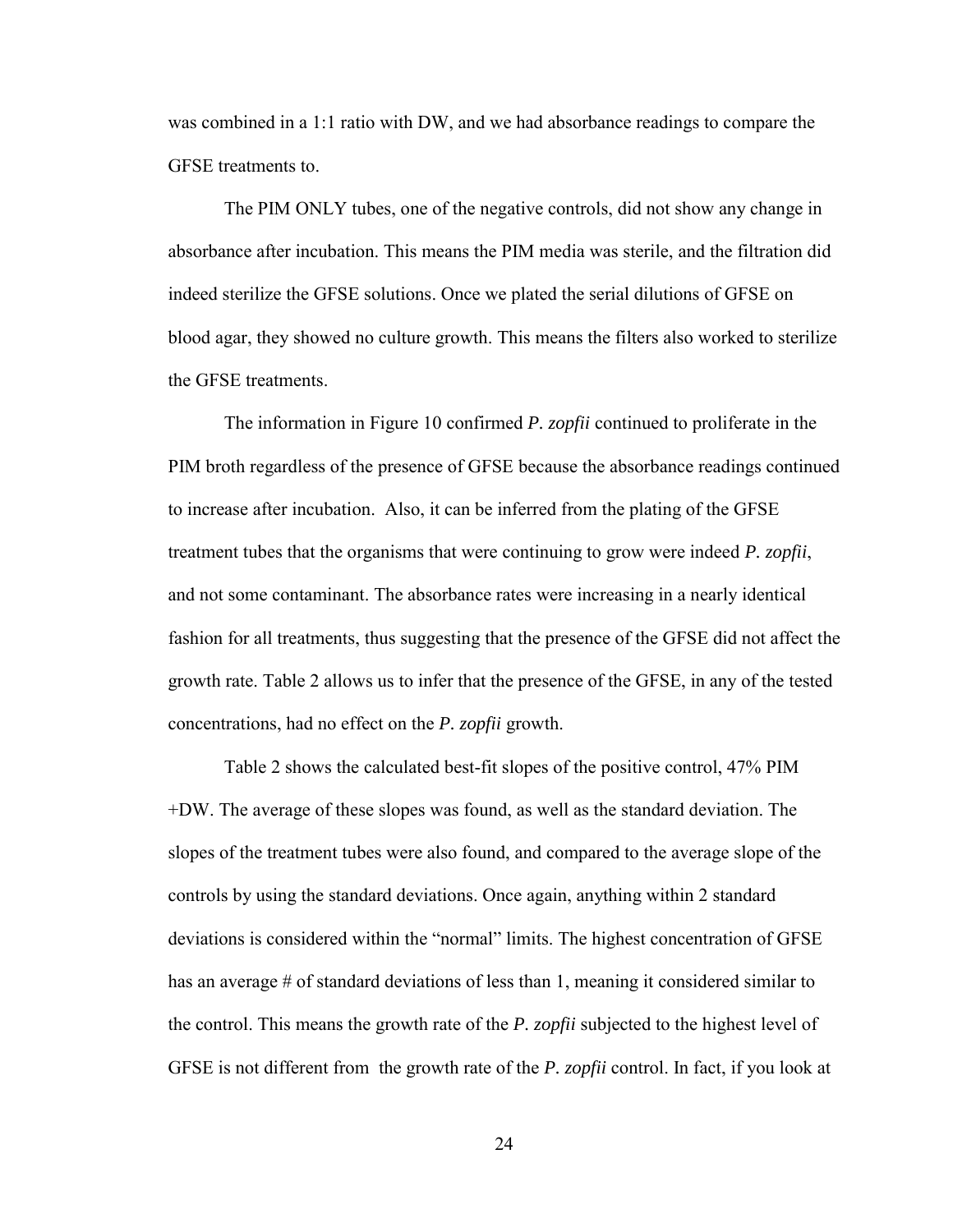slopes all of the treatments, they are all within 1 standard deviation of the average of the controls. Thus, it is safe to say, the growth rate of the *P. zopfii* in all the treatment tubes was equivalent to that of the growth rate in the positive control  $47\%$  PIM + DW, and thus the GFSE concentrations had no effect on the growth rate of the *P. zopfii*.

Experiment 3 was run because we realized we may have rendered the antimicrobial compounds in the GFSE inactive when we autoclaved it in Experiment 2. We autoclaved the GFSE because we did not know if it was sterile or not, and did not want other organisms to grow in the PIM broth and effect the spectroscopy results. However, we neglected to realize that by heating the GFSE solutions to  $212^{\circ}$ F, we were possibly inactivating compounds within the GFSE. Thus, while there was technically GFSE in with the *P. zopfii*, there is a possibility the GFSE was no longer capable of killing the *P. zopfii*. Instead of autoclaving the GFSE solutions, we decided to redo the experiment, and to run the GFSE dilutions through a 0.2micron filter. The filter would "catch" any bacteria, and thus sterilize the GFSE without denaturing any compounds within it. However, it was simply a hypothesis that we rendered the GFSE ineffective by autoclaving it.

Realistically, there is a chance the GFSE compounds were still intact during Experiment 2, and we realized that we did not have a control to prove whether the GFSE was rendered ineffective. However, it was noted that the color of the GFSE after being filtered was much lighter than the autoclaved GFSE. We are unsure of whether this is because autoclaving the GFSE darkened the color (thus suggesting the compounds may have been affected by autoclaving), or if perhaps the filters were catching enough of the GFSE to cause a reduction in color. The filters did indeed prevent a significant amount of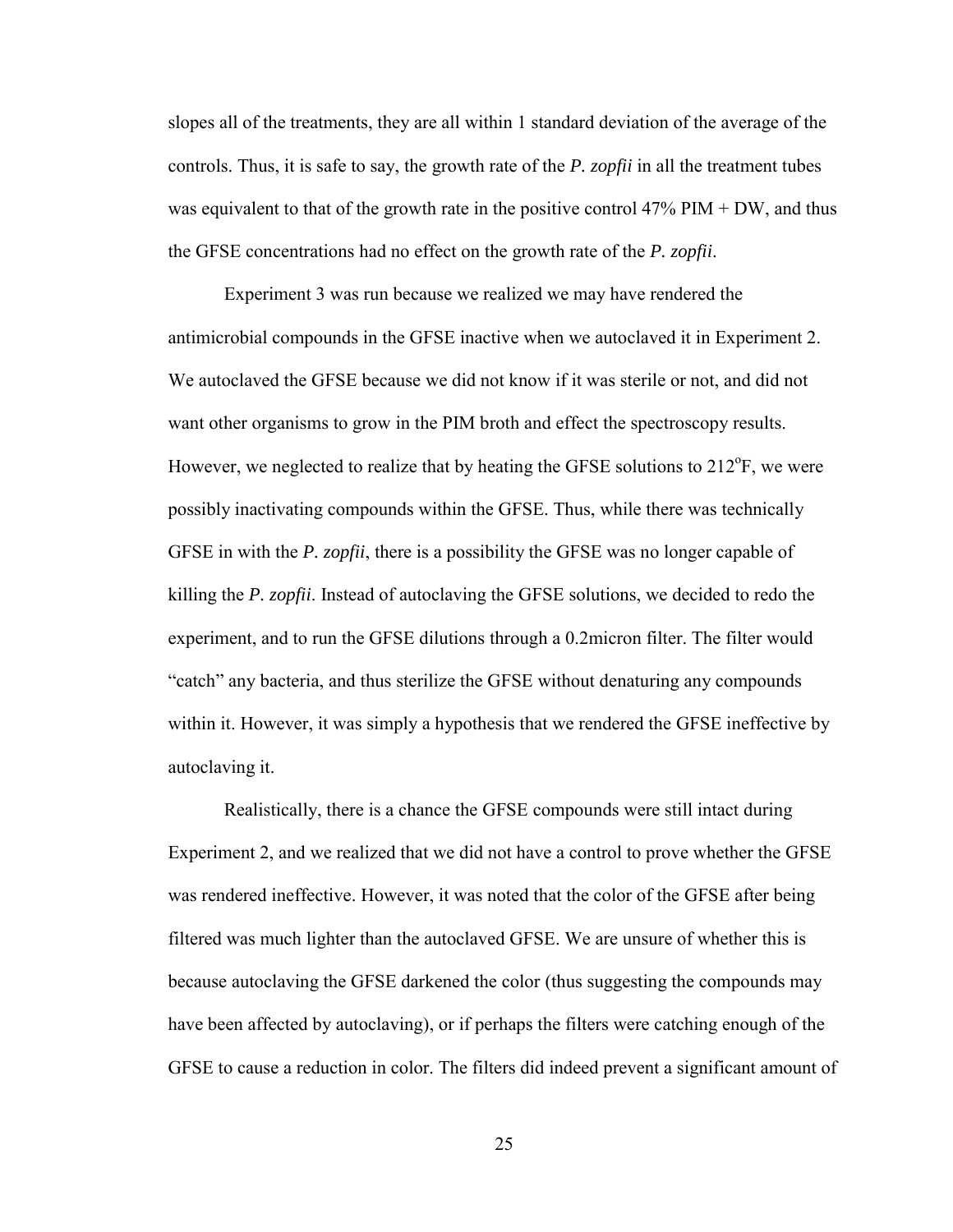GFSE from passing through, as indicated by the difficulty in pushing down the plunger of the syringe, and by the filter turning slightly reddish in color. Whether the filters were catching the "active ingredients" in the GFSE is unknown, thus the concentrations of GFSE in Experiment 3are not guaranteed accurate due to the filtering process. However, the colors indicated there was indeed more GFSE in the highest concentration treatment, and we can say the growth rate of the *P. zopfii* did not appear different from that of the treatment in Experiment 3.

Overall, the data does not support our hypothesis that GFSE inhibits the growth of *P. zopfii.* There are three main reasons why we may have obtained the data we did. Firstly, perhaps GFSE does not have any antimicrobial properties at all. Many researchers have suggested that it is the chemicals used to extract the GFSE that can cause it to be antimicrobial against other bacteria and fungi [13], not the actual compounds found in the GFSE. To determine this we should have run the experiment on bacteria that are easier to kill than the algae *P. zopfii*, such as *E. coli*. If we had done this during Experiment 2 with the autoclaved GFSE, and the GFSE inhibited *E. coli* growth, then we would have known the GFSE does have some form of antimicrobial properties. We also would have known the GFSE was still activated after it was autoclaved and thus would not have had to run Experiment 3.

If the GFSE was effective against the *E. coli* and not the *P. zopfii*, we would know that the concentrations of GFSE used were simply ineffective against the wall or some other aspect of the *P. zopfii* cells. This would be the second reason why we obtained the results we did.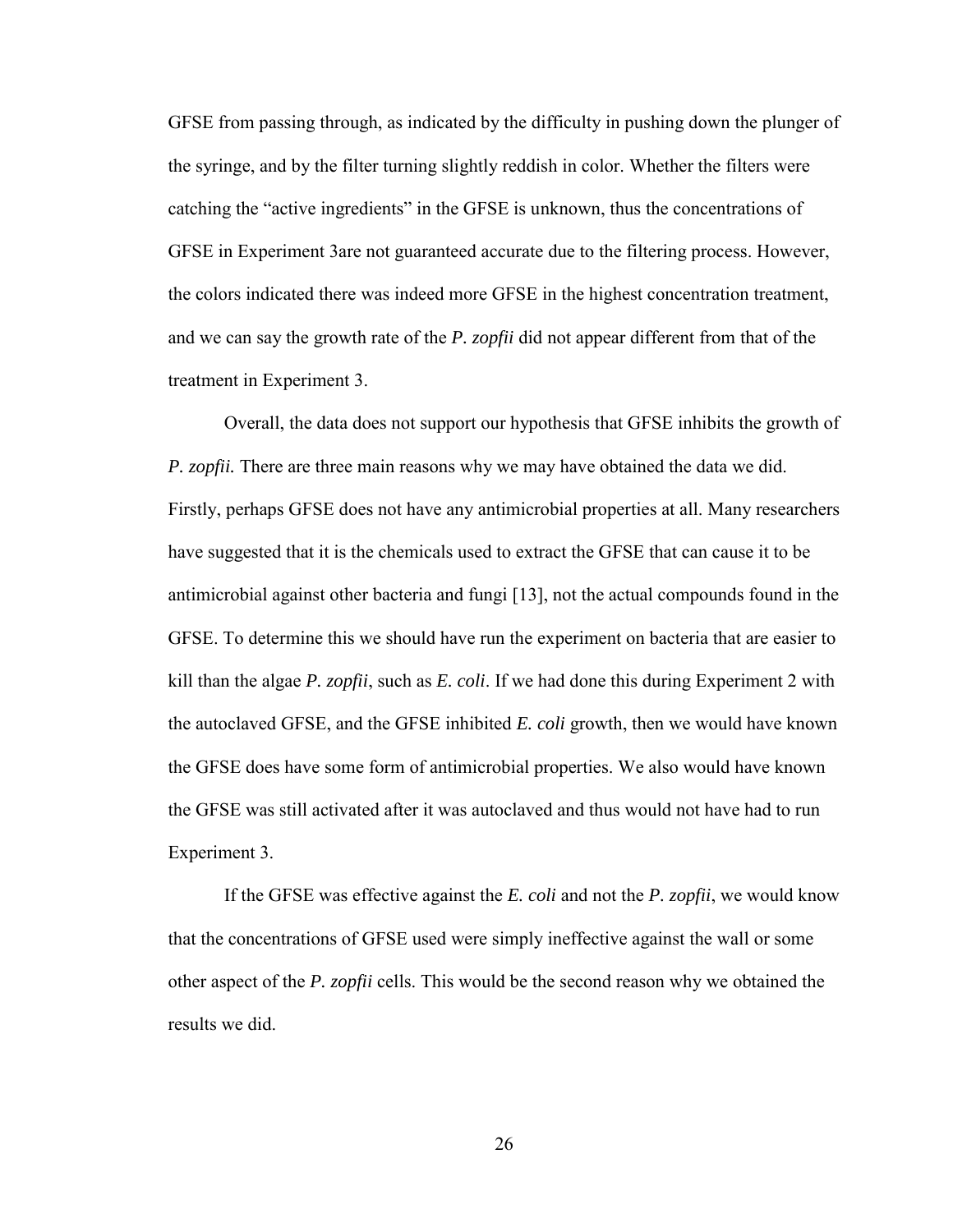Another possibility is that perhaps we were not using a high enough concentration of GFSE to effectively kill the *P. zopfii*. We attempted to use the highest concentration that would fully dissolve into the DW. However, we also could have used a different solvent to increase the concentration of the GFSE. This tactic may have resulted in a solution that is not a viable treatment for intramammary infusion for dairy cattle mastitis, because the treatment would not disperse well through the water (milk) in the cow's udder. Thus, we did not explore this experimental route. Alternatively, we could have altered the pH of the solution to increase the amount of GFSE that would dissolve in solution. Because the pH of the GFSE solution was between 4-7, that means the GFSE is slightly acidic. Had we added a base to the DW, we could have increased the amount of GFSE that could be dissolved in the DW and thus increased the concentration. However, we would have wanted to keep the pH between 5 and 7, because this is the optimum pH for *P. zopfii* growth.

Future research would require ensuring the GFSE does indeed have some antimicrobial properties, by testing it against some bacteria such as *E. coli*. If the GFSE is found to possess antimicrobial properties, we could attempt to increase the GFSE concentration using buffers. Once the highest concentration is reached and tested against the *P. zopfii*, we could attempt to use a different solvent to increase the concentration even more to sufficiently support or disprove the if GFSE is effective against Prototheca growth. As mentioned, the only problem with this is the solvent may not be sufficient for intramammary injection.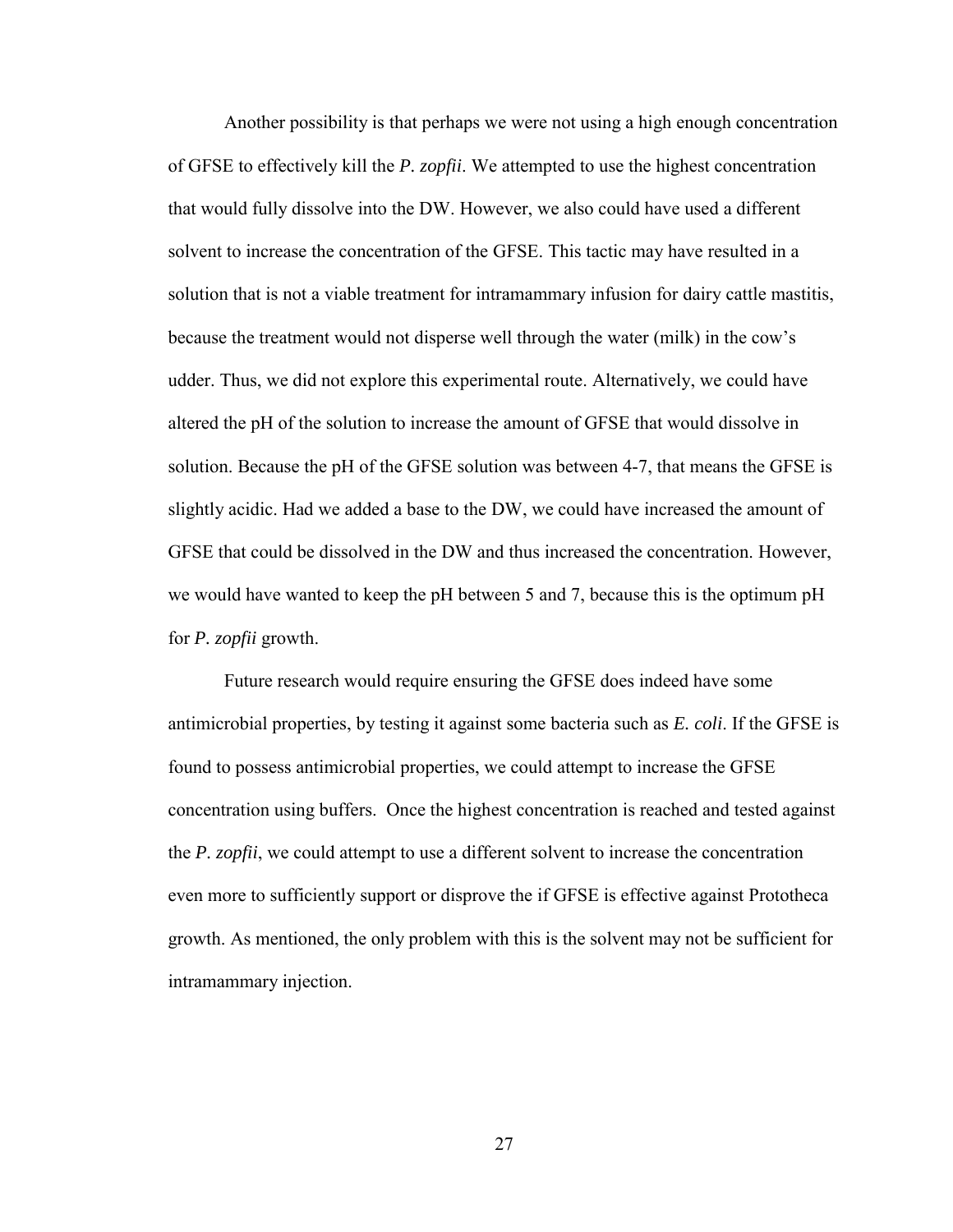## **DATA TABLES**

#### *Experiment 2*

| <b>Treatments</b> | A at 0 hours | A at 24 hours | A at 48 hours | A at 72 hours |
|-------------------|--------------|---------------|---------------|---------------|
| A1                | 0.06         | 0.12          | 0.18          | 0.2           |
| A2                | 0.07         | 0.15          | 0.21          | 0.24          |
| <b>B1</b>         | 0.07         | 0.13          | 0.17          | 0.21          |
| <b>B2</b>         | 0.1          | 0.17          | 0.22          | 0.25          |
| C <sub>1</sub>    | 0.08         | 0.13          | 0.17          | 0.21          |
| C <sub>2</sub>    | 0.08         | 0.15          | 0.2           | 0.24          |
| D <sub>1</sub>    | 0.08         | 0.12          | 0.17          | 0.22          |
| D <sub>2</sub>    | 0.1          | 0.17          | 0.23          | 0.28          |
| E1                | 0.11         | 0.19          | 0.23          | 0.27          |
| E <sub>2</sub>    | 0.19         | 0.26          | 0.31          | 0.36          |
| F <sub>1</sub>    | 0.08         | 0.16          | 0.21          | 0.25          |
| F <sub>2</sub>    | 0.1          | 0.21          | 0.26          | 0.32          |

Table 3 Absorbance (A) of GFSE treatments

The spectrophotometer was blanked with GP1-GP6 for each corresponding dilution of GFSE (A1,A2-F1,F2). The spectrophotometer was set to 570nm. Based on the continual decrease of T, it can be concluded that the prototheca continued to grow, and thus the different concentrations of GFSE had no effect on protothecal growth.

| TAUIU T.       | $\Delta 0.8010$ and $\Delta 0.477$ /0.1 Hy |               |               |               |
|----------------|--------------------------------------------|---------------|---------------|---------------|
| <b>47% PIM</b> | A at 0 hours                               | A at 24 hours | A at 48 hours | A at 72 hours |
| la             | 0.34                                       | 0.35          | 0.44          | 0.48          |
| Ib             | 0.33                                       | 0.37          | 0.45          | 0.5           |
| lc.            | 0.335                                      | 0.4           | 0.46          | 0.51          |
| Id             | 0.33                                       | 0.42          | 0.45          | 0.54          |
| le             | 0.34                                       | 0.43          | 0.45          | 0.55          |
| Ιf             | 0.33                                       | 0.39          | 0.45          | 0.5           |

Table 4 Absorbance of 47% PIM

The spectrophotometer was blanked with PIM broth and was set to 570nm. Based on the continual increase of A, it can be concluded that the prototheca continued to grow, and thus was a successful positive control.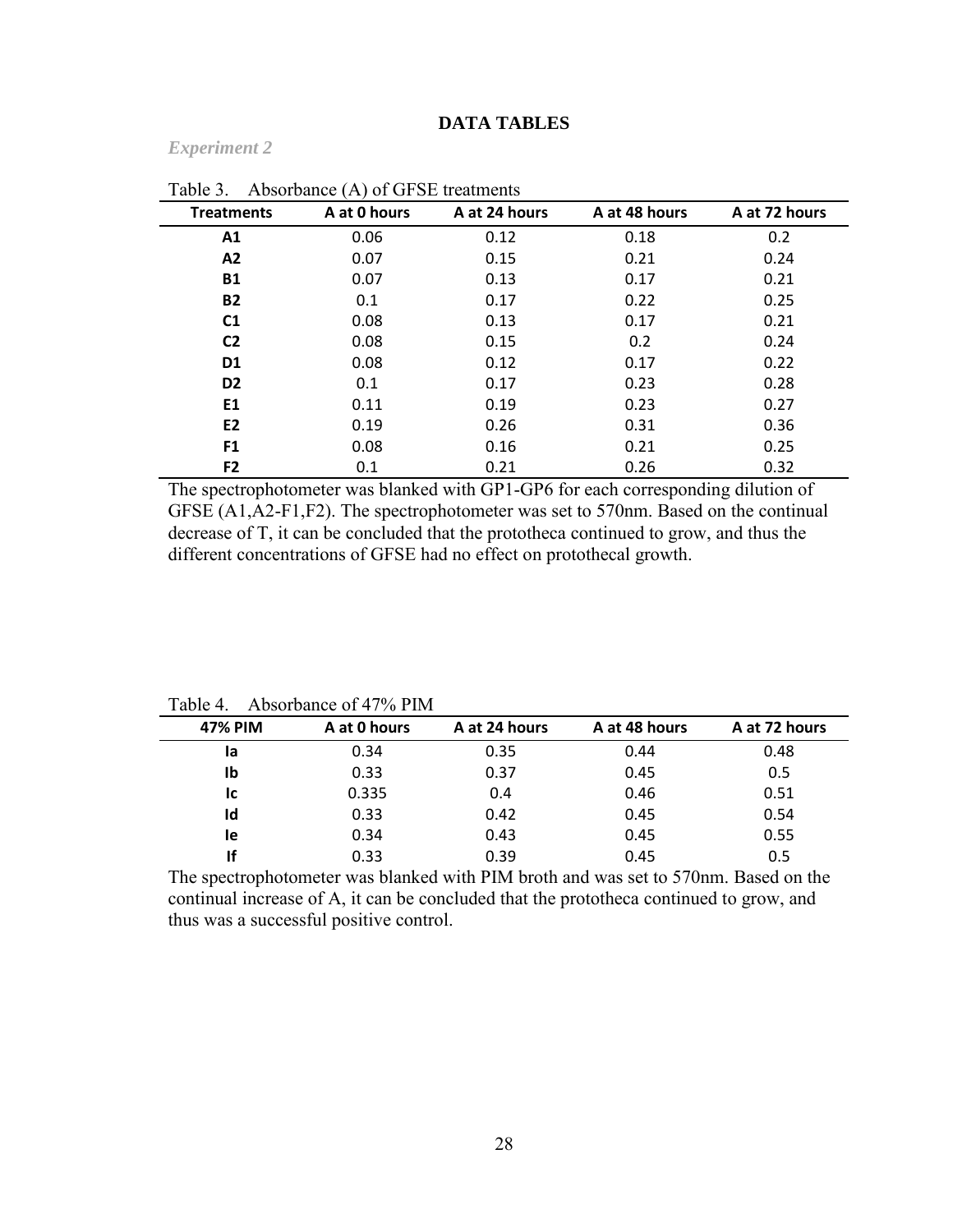| 47% PIM + DW   | A at 0 hours | A at 24 hours | A at 48 hours | A at 72 hours |
|----------------|--------------|---------------|---------------|---------------|
| X <sub>1</sub> | 0.15         | 0.2           | 0.25          | 0.3           |
| X2             | 0.15         | 0.2           | 0.25          | 0.31          |
| X3             | 0.15         | 0.21          | 0.27          | 0.32          |
| <b>X4</b>      | 0.15         | 0.21          | 0.26          | 0.32          |
| <b>X5</b>      | 0.15         | 0.2           | 0.25          | 0.31          |
| Х6             | 0.15         | 0.2           | 0.25          | 0.31          |

Table 5. Absorbance of 47% PIM + Distilled Water

The spectrophotometer was blanked with 3mL of PIM broth and 3mL of distilled water and was set to 570nm. Based on the continual increase of A, it can be concluded that the prototheca continued to grow, and thus was a successful positive control.

| <b>PIM ONLY</b> | A at 0 hours | A at 24 hours | A at 48 hours | A at 72 hours |
|-----------------|--------------|---------------|---------------|---------------|
| Pa              |              | N/A           |               | N/A           |
| Pb              |              | N/A           |               | N/A           |
| Pc              |              | N/A           |               | N/A           |
| Pd              |              | N/A           |               | N/A           |
| Pe              |              | N/A           |               | N/A           |
| Pf              |              | N/A           |               | N/A           |

Table 6. Absorbance of PIM ONLY

The spectrophotometer was blanked with PIM broth and was set to 570nm. Based on the consistent absorbency readings, it can be inferred that: there was no growth within the PIM broth, and thus was a successful positive control.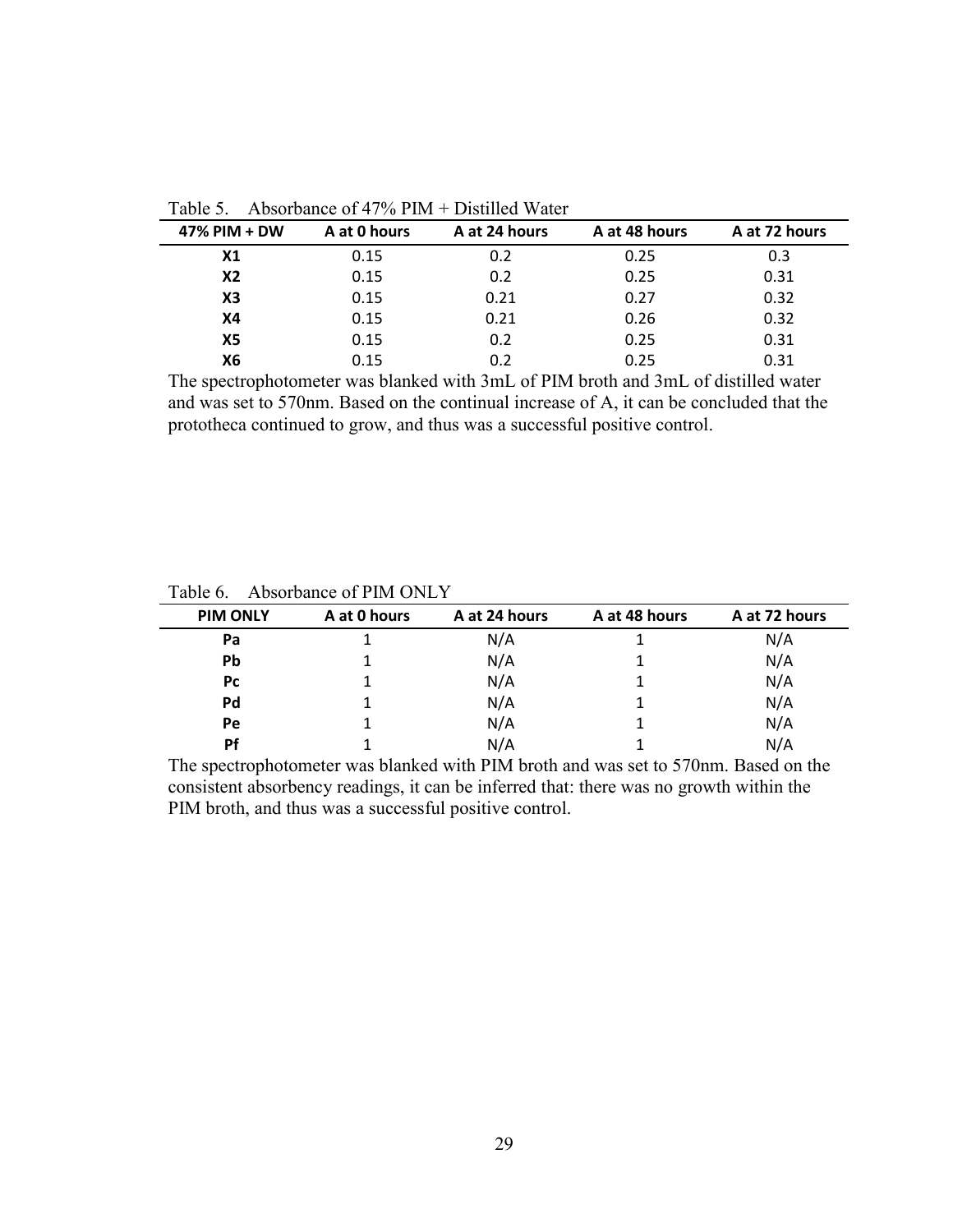## *Experiment 3*

| <b>Treatments</b> | $(2 - 1)$<br>A at 0 hours | A at 24 hours | A at 48 hours | A at 72 hours |
|-------------------|---------------------------|---------------|---------------|---------------|
| A1                | 0.17                      | 0.3           | 0.38          | 0.43          |
| A2                | 0.17                      | 0.3           | 0.38          | 0.43          |
| <b>B1</b>         | 0.16                      | 0.3           | 0.35          | 0.41          |
| <b>B2</b>         | 0.16                      | 0.3           | 0.36          | 0.42          |
| C <sub>1</sub>    | 0.16                      | 0.32          | 0.4           | 0.46          |
| C <sub>2</sub>    | 0.17                      | 0.32          | 0.38          | 0.44          |
| D <sub>1</sub>    | 0.17                      | 0.31          | 0.37          | 0.43          |
| D <sub>2</sub>    | 0.17                      | 0.32          | 0.37          | 0.43          |
| E1                | 0.16                      | 0.31          | 0.37          | 0.42          |
| E <sub>2</sub>    | 0.17                      | 0.33          | 0.4           | 0.46          |
| F <sub>1</sub>    | 0.16                      | 0.31          | 0.28          | 0.43          |
| F <sub>2</sub>    | 0.16                      | 0.32          | 0.39          | 0.44          |

Table 7. Absorbance (A) of GFSE treatments

The spectrophotometer was blanked with GP1-GP6 for each corresponding dilution of GFSE (A1,A2-F1,F2). The spectrophotometer was set to 570nm. Based on the continual decrease of T, it can be concluded that the prototheca continued to grow, and thus the different concentrations of GFSE had no effect on protothecal growth.

| <b>47% PIM</b> | A at 0 hours | A at 24 hours | A at 48 hours | A at 72 hours |
|----------------|--------------|---------------|---------------|---------------|
| la             | 0.33         | 0.5           | 0.6           | 0.66          |
| Ib             | 0.33         | 0.5           | 0.61          | 0.64          |
| Iс             | 0.33         | 0.5           | 0.59          | 0.64          |
| Id             | 0.33         | 0.5           | 0.56          | 0.62          |
| <b>le</b>      | 0.33         | 0.5           | 0.58          | 0.64          |
| If             | 0.33         | 0.5           | 0.56          | 0.64          |

Table 8. Absorbance of 47% PIM

The spectrophotometer was blanked with PIM broth and was set to 570nm. Based on the continual increase of A, it can be concluded that the prototheca continued to grow, and thus was a successful positive control.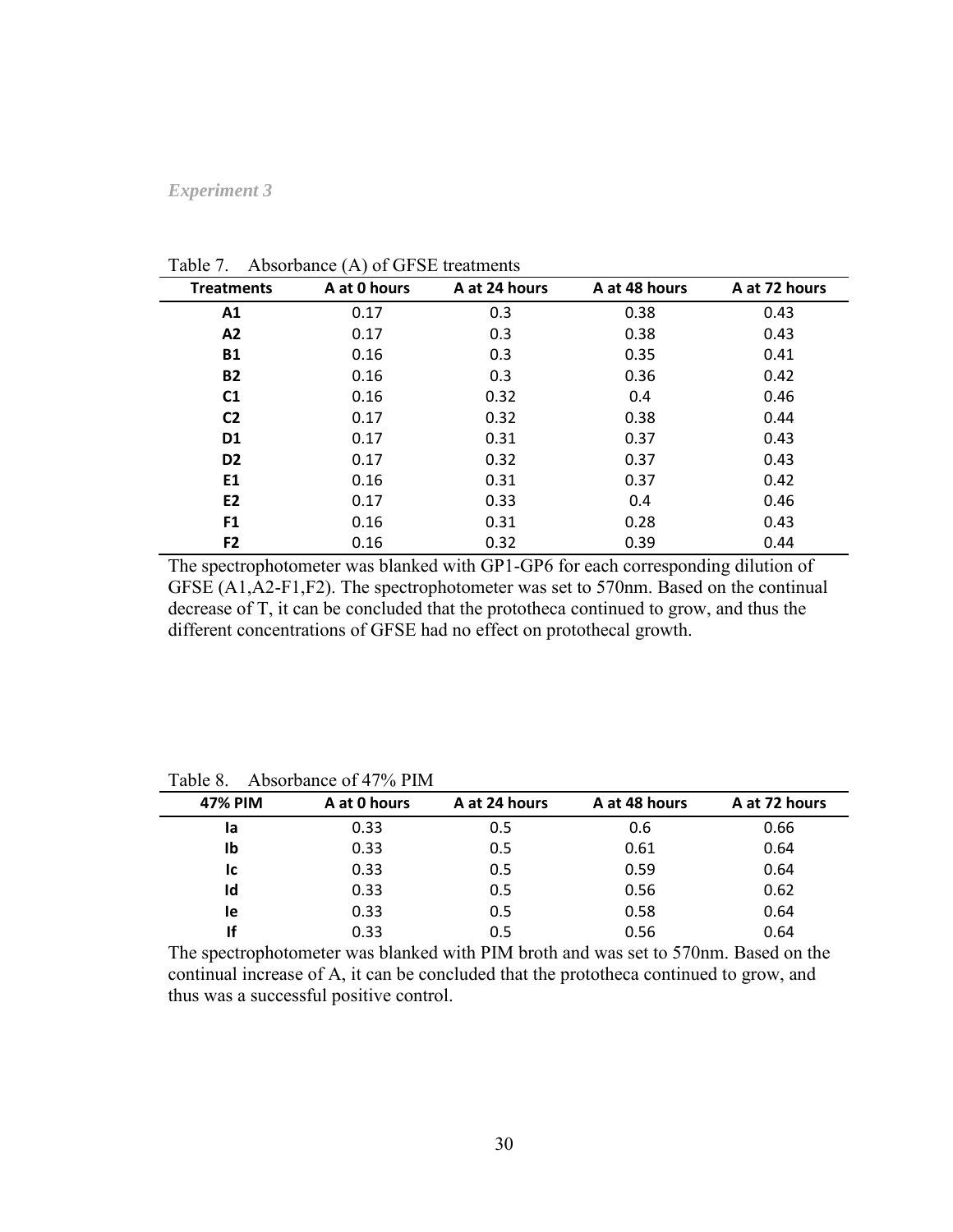| 47% PIM + DW   | A at 0 hours | A at 24 hours | A at 48 hours | A at 72 hours |
|----------------|--------------|---------------|---------------|---------------|
| X <sub>1</sub> | 0.16         | 0.28          | 0.35          | 0.4           |
| X2             | 0.16         | 0.28          | 0.35          | 0.4           |
| X3             | 0.15         | 0.27          | 0.33          | 0.38          |
| <b>X4</b>      | 0.15         | 0.28          | 0.34          | 0.4           |
| X5             | 0.16         | 0.28          | 0.34          | 0.4           |
| X6             | 0.16         | 0.27          | 0.33          | 0.37          |

Table 9. Absorbance of 47% PIM + Distilled Water

The spectrophotometer was blanked with 3mL of PIM broth and 3mL of distilled water and was set to 570nm. Based on the continual increase of A, it can be concluded that the prototheca continued to grow, and thus was a successful positive control.

| <b>PIM ONLY</b> | A at 0 hours | A at 24 hours | A at 48 hours | A at 72 hours |
|-----------------|--------------|---------------|---------------|---------------|
| Pa              |              | N/A           | N/A           |               |
| Pb              |              | N/A           | N/A           |               |
| <b>Pc</b>       |              | N/A           | N/A           |               |
| Pd              |              | N/A           | N/A           |               |
| <b>Pe</b>       |              | N/A           | N/A           |               |
| Pf              |              | N/A           | N/A           |               |

Table 10. Absorbance of PIM ONLY

The spectrophotometer was blanked with PIM broth and was set to 570nm. Based on the consistent absorbency readings, it can be inferred that: there was no growth within the PIM broth, and thus was a successful positive control.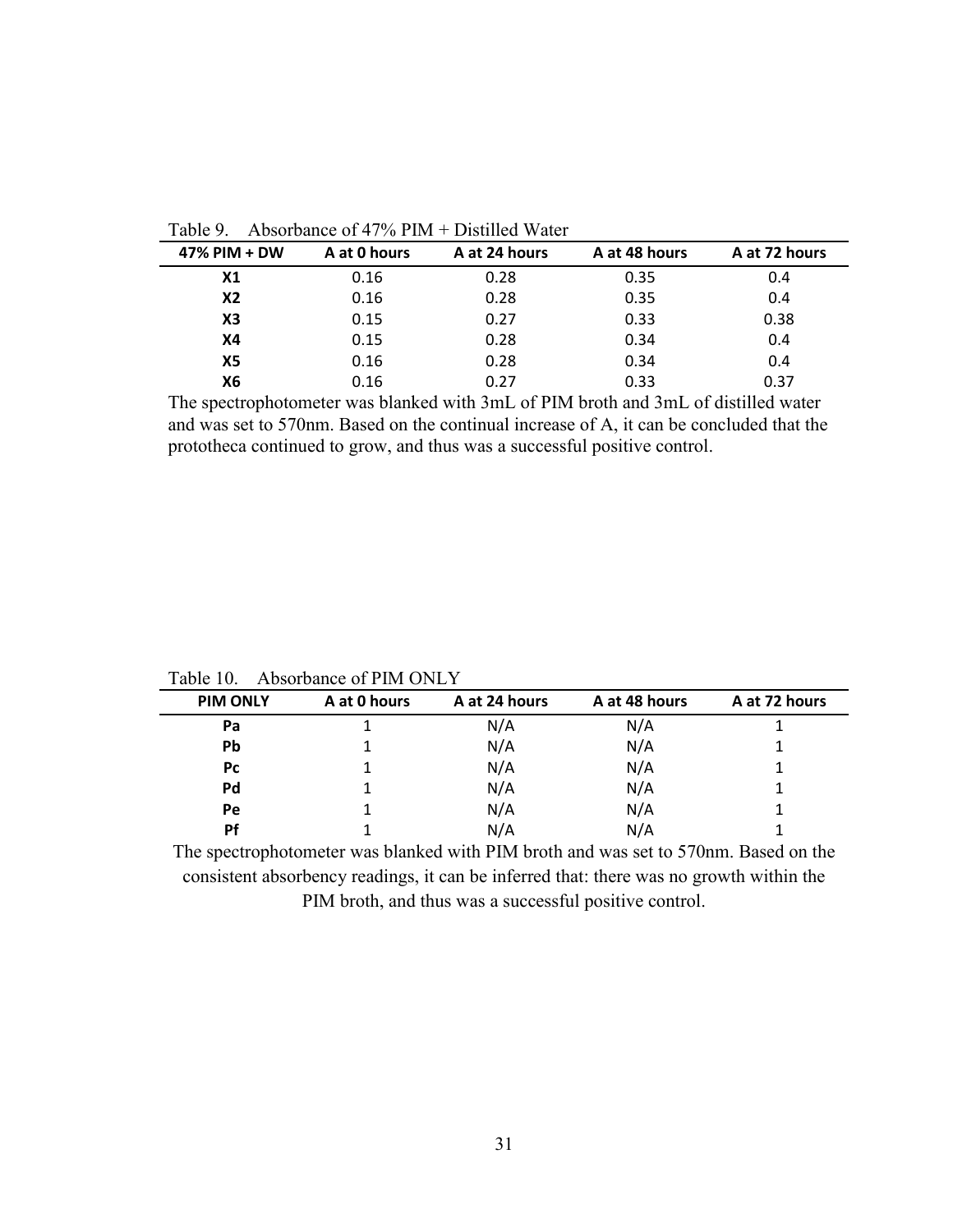## **REFERENCES**

- 1. Alberta Agriculture and Rural Development. 2008. Mastitis in Beef Cows Frequently Asked Questions. http://www1.agric.gov.ab.ca/\$department/deptdocs.nsf/all/faq8106.
- 2. Bray, D. and Shearer, J. 2012. CIR1136/DS139: Milking Machine and Mastitis Control Handbook . *EDIS - Electronic Data Information Source - UF/IFAS Extension*. <http://edis.ifas.ufl.edu/ds139>.
- 3. Candida Diet: Treating Candida with Antifungals. 2012. http://www.thecandidadiet.com/antifungal-treatments.html.
- 4. "Ergosterol". 2012. Encyclopædia Britannica Online. *Encyclopædia Britannica Inc..* http://www.britannica.com/EBchecked/topic/191309/ergosterol.
- 5. Gray, K. C, Palacios, D.S., Dailey, I., Endo, M.M., Uno, B.E., Wilcock, B.C., and Burke, M.D., Amphotericin primarily kills yeast by simply binding ergosterol. 2012. *Proc. Natl. Acad. Sci.* (U.S.A) **109**:2234–2239.
- 6. Heggers, J. (2002). The Effectiveness of Processed Grapefruit-Seed Extract as An Antibacterial Agent: II. Mechanism of Action and In Vitro Toxicity. *Journal Of Alternative & Complementary Medicine*, **8***:* 333-340.
- 7. Industrial Yeast Collection DBVPG. 2012. Research: Isolation, identification, and characterization of yeast-like organisms. Department of Applied Biology. Perugia, Italy. http://www.agr.unipg.it/dbvpg/default.asp?m=3&sm=5&l=ING#.
- 8. Ionescu,G., Kiehl, R., Wichmann-Kunz, F., Williams, C. H., Bauml, L. and Levine, S. 1990. Oral citrus seed extract. J Orthomolec Med. 5:230–238.
- 9. Jones, G. M., and T. L. Bailey. 2009. Understanding the Basics of Mastitis. Virginia Cooperative Extension. http://pubs.ext.vt.edu/404/404-233/404-233.html .
- 10. Kirk, J. and Mellenberger, R. 2011. Mastitis Control Program for Prototheca Mastitis in Dairy Cows. http://milkquality.wisc.edu/wp-content/uploads/2011/09/mastitiscontrol-program\_prototheca-mastitis.pdf.
- 11. Linares, M., Solis, F. and Casal, M. 2005. In vitro activity of voriconazole against *Prototheca wickerhamii*: comparative evaluation of Sensititre and NCCLS M27-A2 methods of detection. *J. Clin. Microbiol*. **43:**2520-2522.
- 12. Milanov, D. and Suvajdzic, L. 2006. Characteristics and importance of the genus *Prototheca* in human and veterinary medicine. *Proc. Nat. Sci, Matica Srpska Novi Sad*, **110**: 15-27.
- 13. von Woedtke, T., Schlüter, B., Pflegel, P., Lindequist, U., and Jülich, W.D.1999.Aspects of the antimicrobial efficacy of grapefruit seed extract and its relation to preservative substances contained. Pharmazie. 54:452-456

http://www.ncbi.nlm.nih.gov/pubmed/10399191.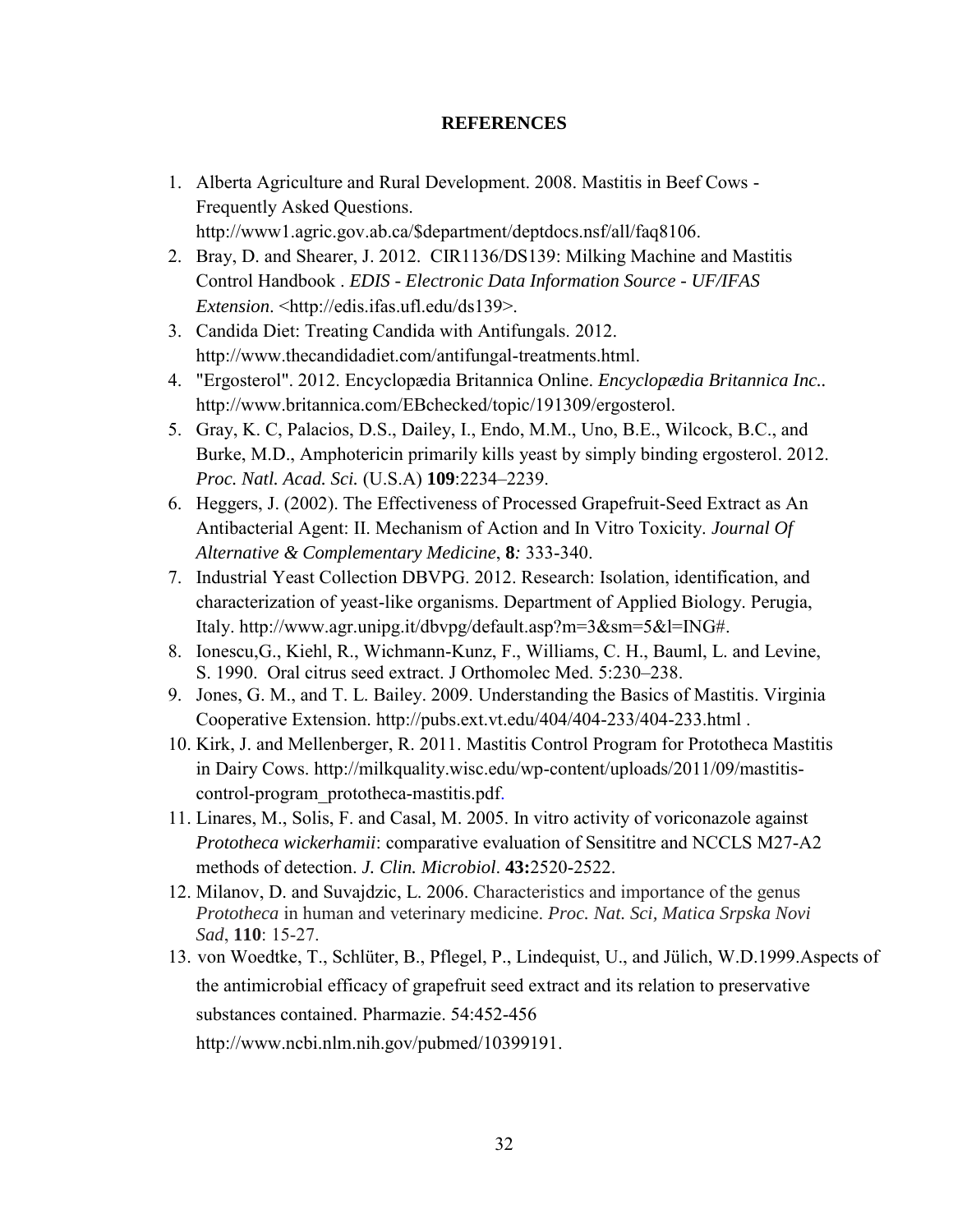## **APPENDIX 1**

# **Certificate of Analysis**

**Product Name: Botanical Name:** Country of Origin: **Batch Number:** Manufacture Date: **PureBulk Lot Number: Test Date: Retest Date:** 

**Grapefruit Seed Extract 10:1 Citrus Grandus** China 20110610 Aug. 25, 2011 20120323, 20120705 Mar. 12, 2012 Aug. 24, 2014



## **Test Results Obtained by PureBulk**

| <b>ITEMS</b>               | <b>SPECIFICATIONS</b> | <b>RESULTS</b> |
|----------------------------|-----------------------|----------------|
| Identification (TLC)       | Positive ID           | Confirmed      |
| Identification (ATR FT-IR) | Positive ID           | Confirmed      |

The following information is an indirect translation of information provided from the Manufacturer's Certificate ( Analysis, and should not be used solely as an instrument for strict quality control.

| <b>ITEMS</b>               | <b>SPECIFICATIONS</b>                          | <b>RESULTS</b> |
|----------------------------|------------------------------------------------|----------------|
| Color                      | Reddish                                        | Conforms       |
| Odor                       | <b>Characteristic</b>                          | Conforms       |
| Appearance                 | <b>Fine Powder</b>                             | Conforms       |
| <b>Ratio Extract</b>       | <b>NLT 10:1</b>                                | Conforms       |
| <b>Mesh Size</b>           | 90% through 80 mesh                            | Conforms       |
| Loss on Drying             | <b>NMT 10%</b>                                 | 8%             |
| <b>Bulk Density</b>        | 40~0g/100ml                                    | Conforms       |
| Residue of Solvents        | NMT 5,000ppm                                   | Conforms       |
| <b>Heavy Metals</b>        | NMT 20.0ppm                                    | $< 20.0$ ppm   |
| Lead (Pb)                  | NMT 2.0ppm                                     | $< 2.0$ ppm    |
| Arsenic (As)               | NMT 2.0ppm                                     | $< 2.0$ ppm    |
| Cadmium (Cd)               | NMT 1.0ppm                                     | $< 1.0$ ppm    |
| Mercury (Hg)               | NMT 1.0ppm                                     | $< 1.0$ ppm    |
| Pesticide Residues         | Meet USP <561>                                 | Conforms       |
| <b>Total Plate Count</b>   | NMT 10,000cfu/g                                | Conforms       |
| Yeast & Mold               | NMT 1,000cfu/g                                 | Conforms       |
| E.Coli                     | Negative                                       | Conforms       |
| Salmonella                 | Negative                                       | Conforms       |
| Staphylococcus             | Negative                                       | Conforms       |
| Conclusion:                | This product conforms to enterprise standards. |                |
| <b>Storage Conditions:</b> | Keep in sealed container and under 25 °C.      |                |

Keep in sealed container and under 25 °C. Keep away from strong light, heat and moisture.

Purebulk.Inc verifies that the information contained herein is true and correct to the best of our knowledge.

Verified By: Kaitlyn Lindorfer / D. Gilbert (This document was produced electronically and is valid without signature.)

Purebulk Inc., store@purebulk.com 1640 Austin Rd, Roseburg, OR, USA 97471

Ph. 1-51-679-1500

Toll Free: 1-888-280-00 Fax: 1-541-393-90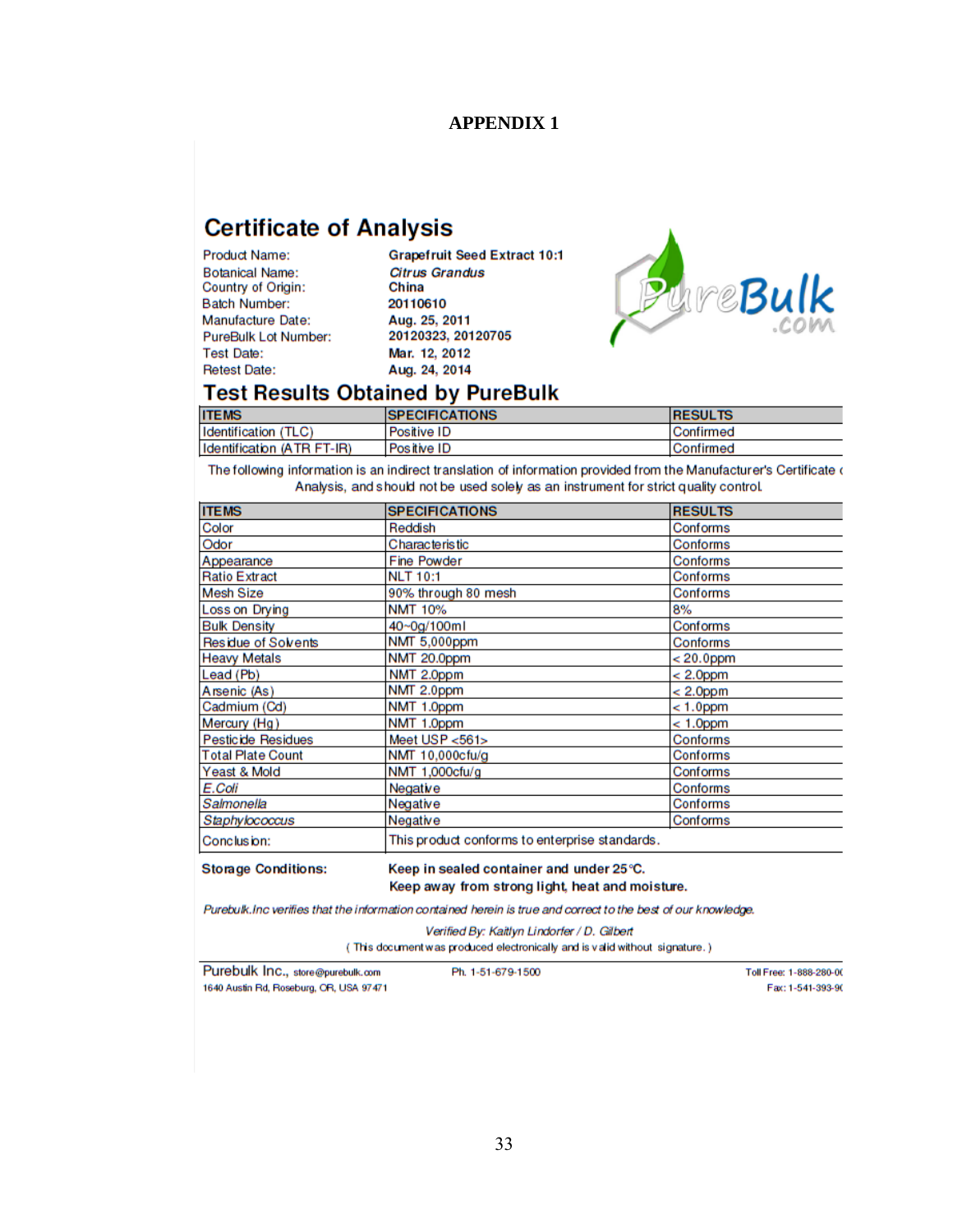## **APPENDIX 2**

### **ATCC medium: 1371** *Prototheca* **isolation medium (PIM)**

Potassium hydrogen phthalate......10.0 g NaOH...............................0.9 g MgSO4 ..............................0.1 g KH2PO4 ................................0.2 q NH4Cl ..............................0.3 g Glucose...........................10.0 g Thiamine . HCl.......................0.001 q Agar..............................20.0 g 5-Fluorocytosine\*..................0.25 g Distilled water to.................1.0 L Adjust pH to  $5.1 +/- 0.1$  and autoclave at 121C for 15-20 minutes.

\*May be left out of medium for routine maintenance.